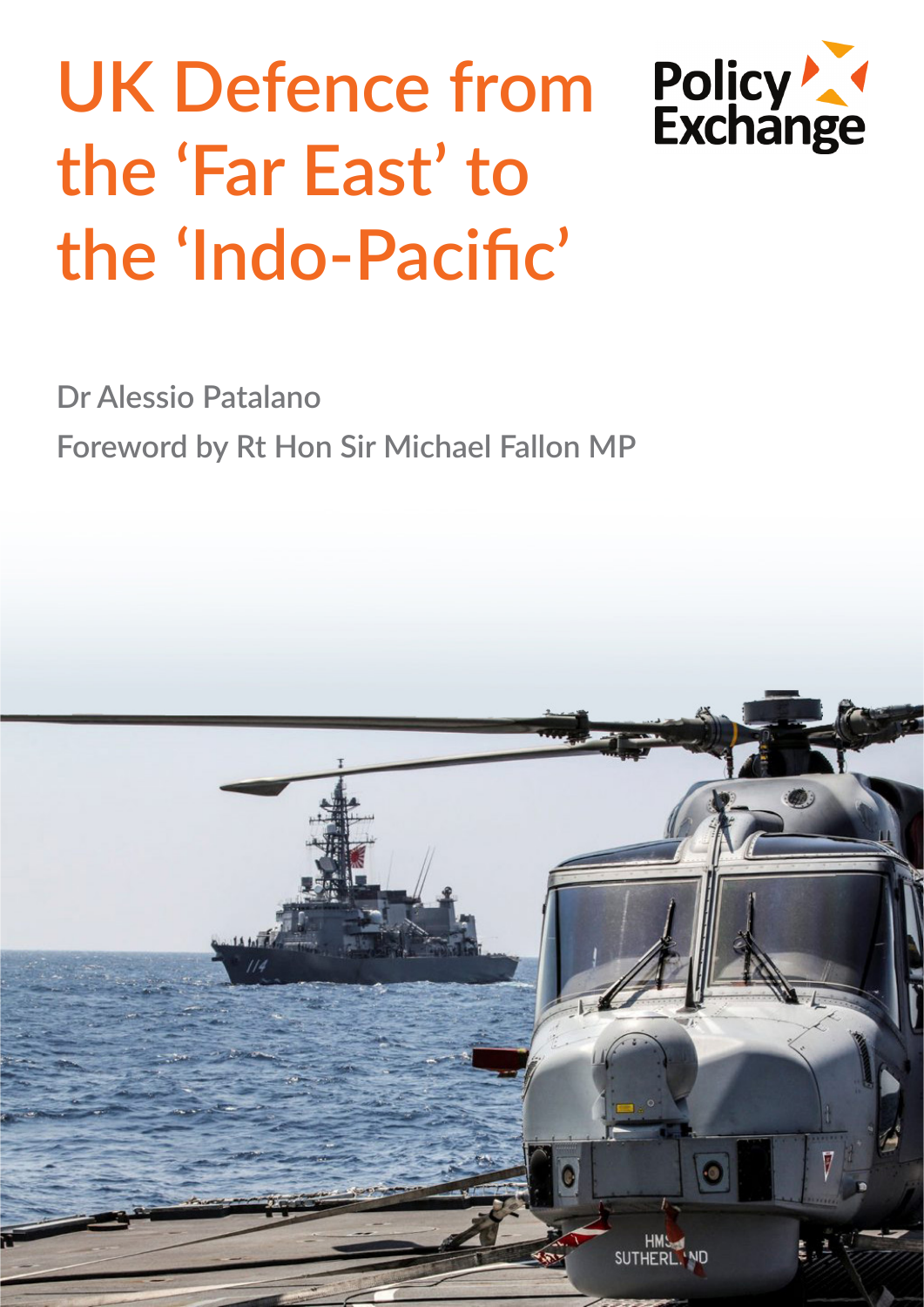## **Endorsements**

**"This is an important contribution to our understanding of a region that is so vital to international peace and security. I find Dr. Patalano's insights and arguments informative and relevant to any nation with interests in the sustaining the stability of the global order. He makes a striking case that it is important to abandon a backwards looking perspective and instead look forward with insight and vision for a future that is compelling for all."**

Admiral Scott Harbison Swift is a retired admiral in the US Navy, former Commander of the US Pacific Fleet and former Director of the Navy Staff on the Office of Chief of Naval Operations

Cover image: HMS SUTHERLAND'S wildcat helicopter, callsign 'FEARLESS'. With the Japanese ship JS SUZUNAMI in the background.. Crown Copyright 2019, reproduced with permission.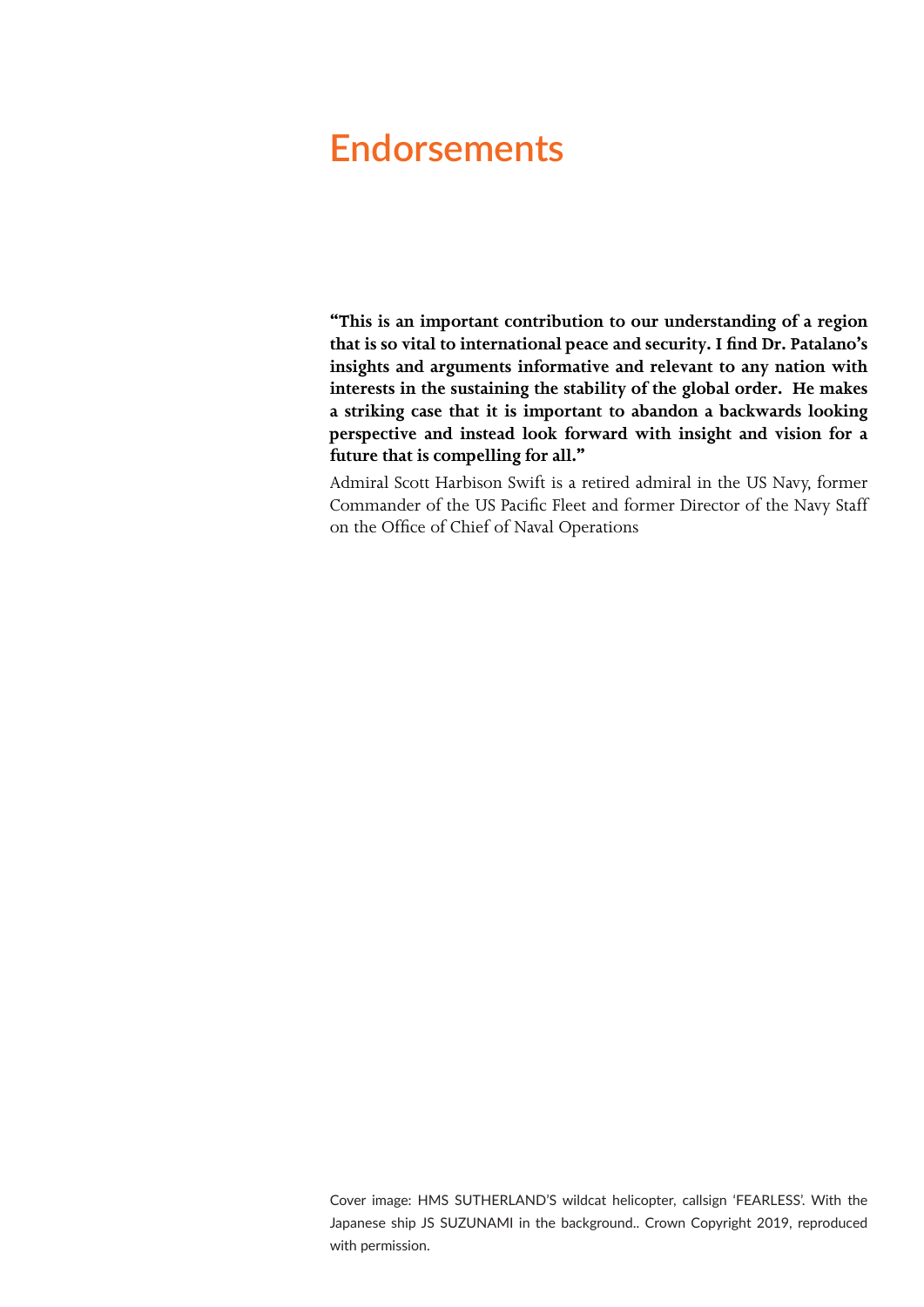# **UK Defence from the 'Far East' to the 'Indo-Pacific'**

**Dr Alessio Patalano**

**Foreword by Rt Hon Sir Michael Fallon MP**



**Policy Exchange is the UK's leading think tank. We are an independent, non-partisan educational charity whose mission is to develop and promote new policy ideas that will deliver better public services, a stronger society and a more dynamic economy.** 

**Policy Exchange is committed to an evidence-based approach to policy development and retains copyright and full editorial control over all its written research. We work in partnership with academics and other experts and commission major studies involving thorough empirical research of alternative policy outcomes. We believe that the policy experience of other countries offers important lessons for government in the UK. We also believe that government has much to learn from business and the voluntary sector.**

**Registered charity no: 1096300.**

**Trustees**

**Diana Berry, Pamela Dow, Alexander Downer, Andrew Feldman, Candida Gertler, Patricia Hodgson, Greta Jones, Edward Lee, Charlotte Metcalf, Roger Orf, Andrew Roberts, George Robinson, Robert Rosenkranz, Peter Wall, Nigel Wright.**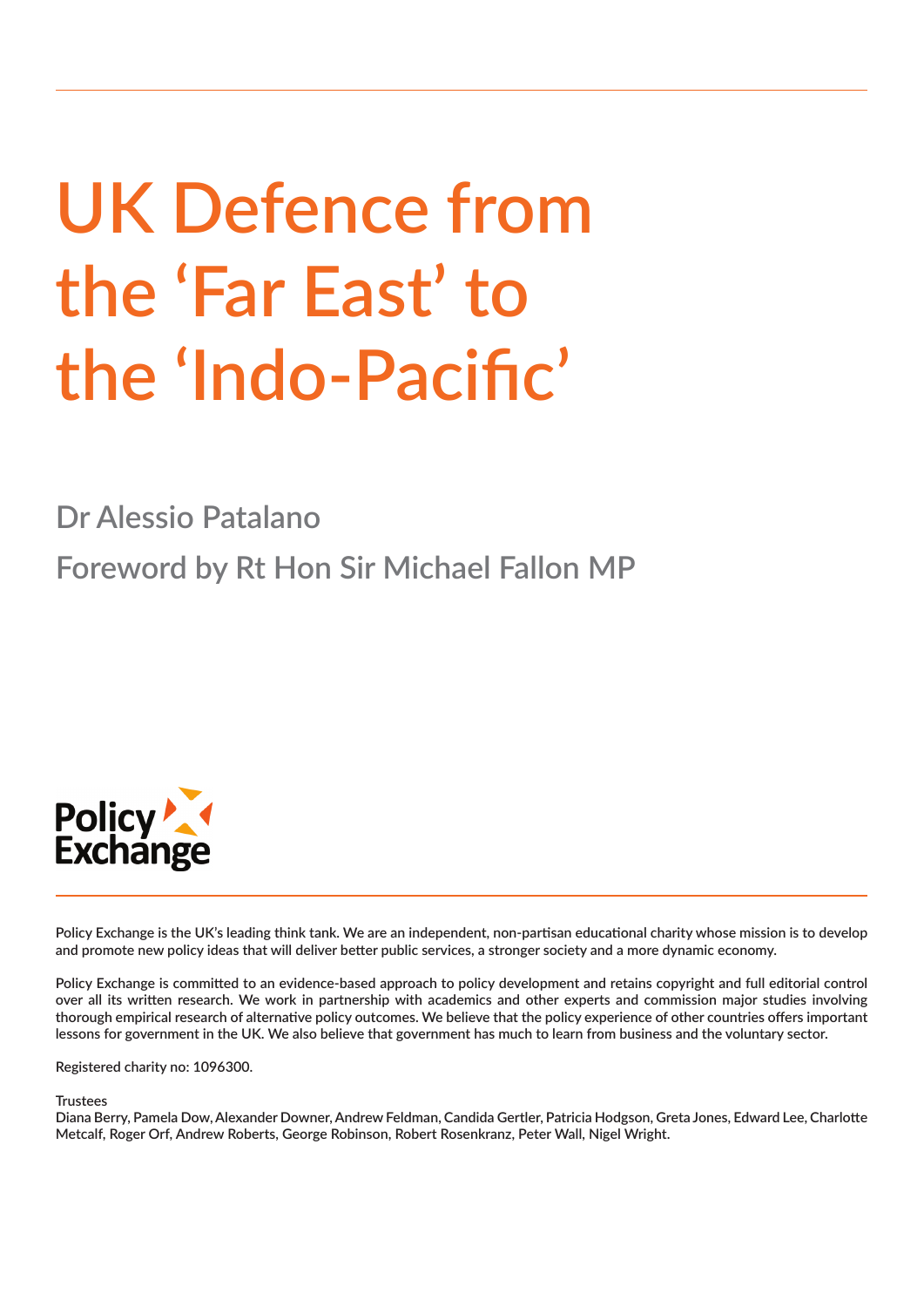# **About the Author**

**Dr Alessio Patalano** is a Senior Fellow of the Britain in the World Programme, Policy Exchange, and Reader in East Asian Warfare & Security at the Department of War Studies, King's College London (KCL). At KCL, he is the Director of the King's Japan Programme, specialising in Japanese military history and strategy, defence issues in East Asia, and maritime security issues in the East and South China Seas.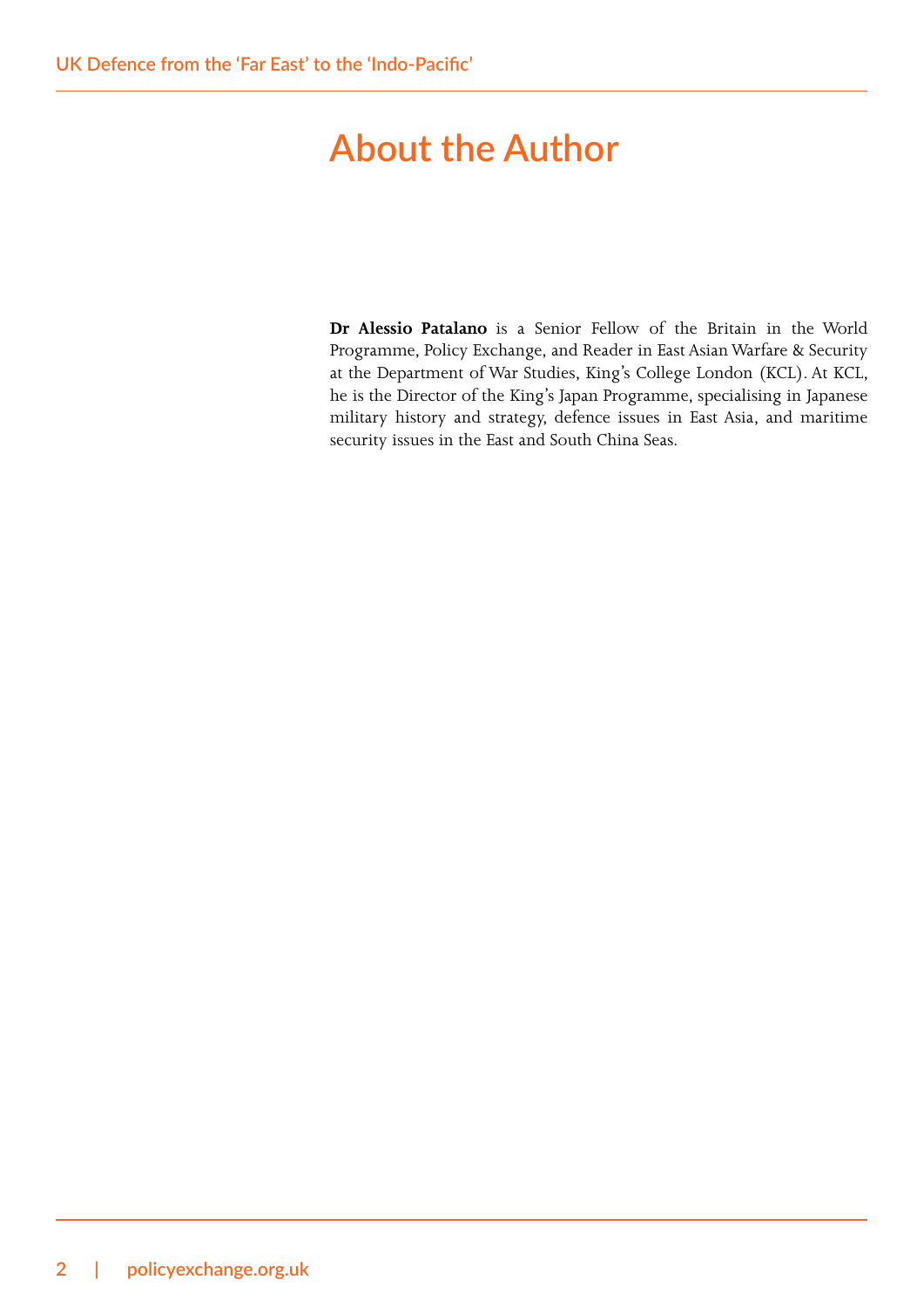**© Policy Exchange 2019**

**Published by Policy Exchange, 8 – 10 Great George Street, Westminster, London SW1P 3AE**

**www.policyexchange.org.uk**

**ISBN: 978-1-910812-75-4**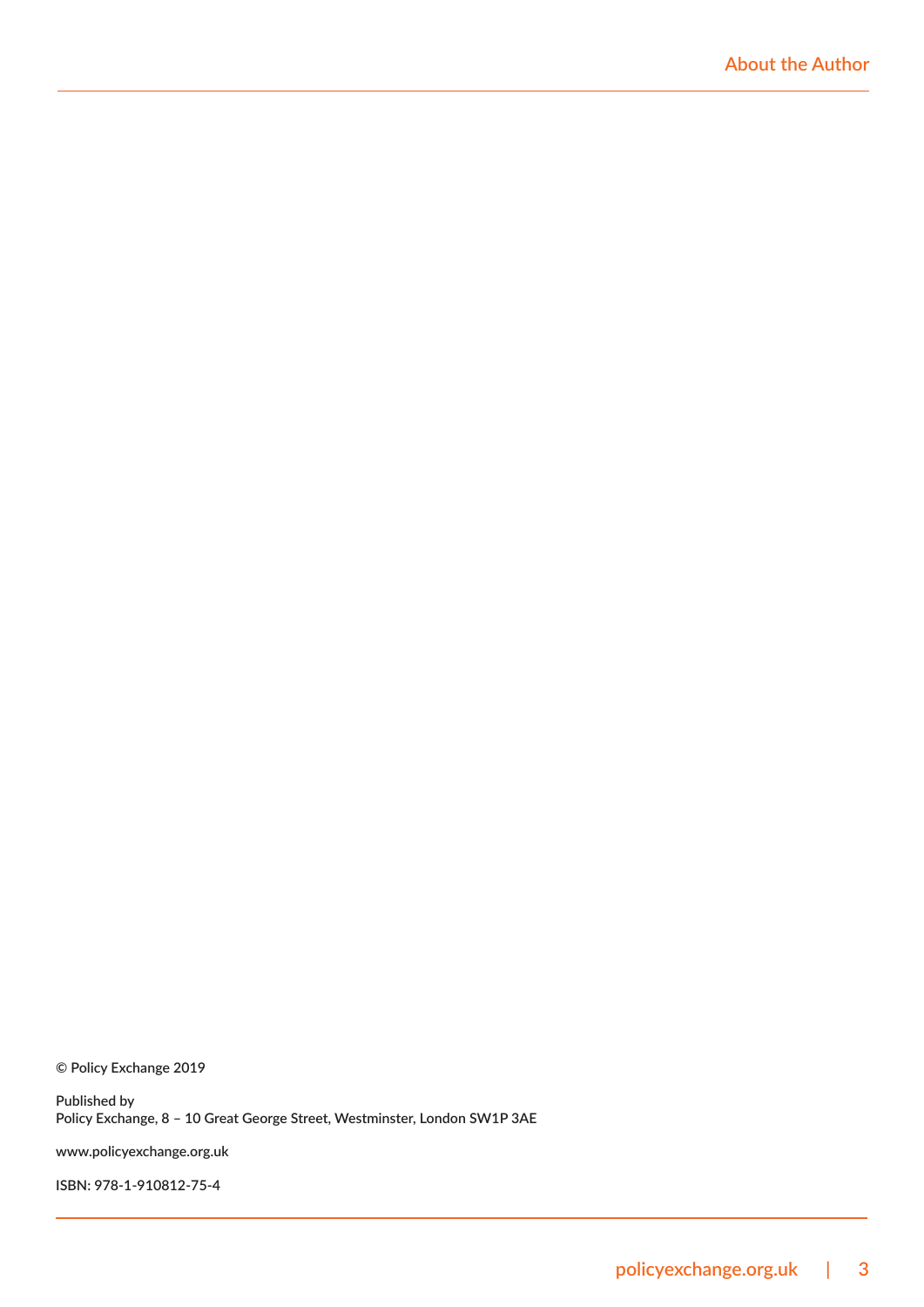# **Contents**

| Endorsements                                                           | 2            |
|------------------------------------------------------------------------|--------------|
| About the Author                                                       | $\mathbf{2}$ |
| Foreword                                                               | 5            |
| <b>Executive Summary</b>                                               | 6            |
| Introduction – A Time to Change in Changing Times                      | 9            |
| Beyond the 'Far East': The Need for a New Framework                    | 11           |
| Organising Principles: The Asia Pacific as a Maritime-centric Space    | 13           |
| A New Framework: The 'Indo-Pacific' as a UK Strategy East of Suez?     | 17           |
| The Security Landscape: Power Struggle and Maritime Instability in the |              |
| Indo-Pacific                                                           | 19           |
| A New Posture: The UK Indo-Pacific Station                             | 23           |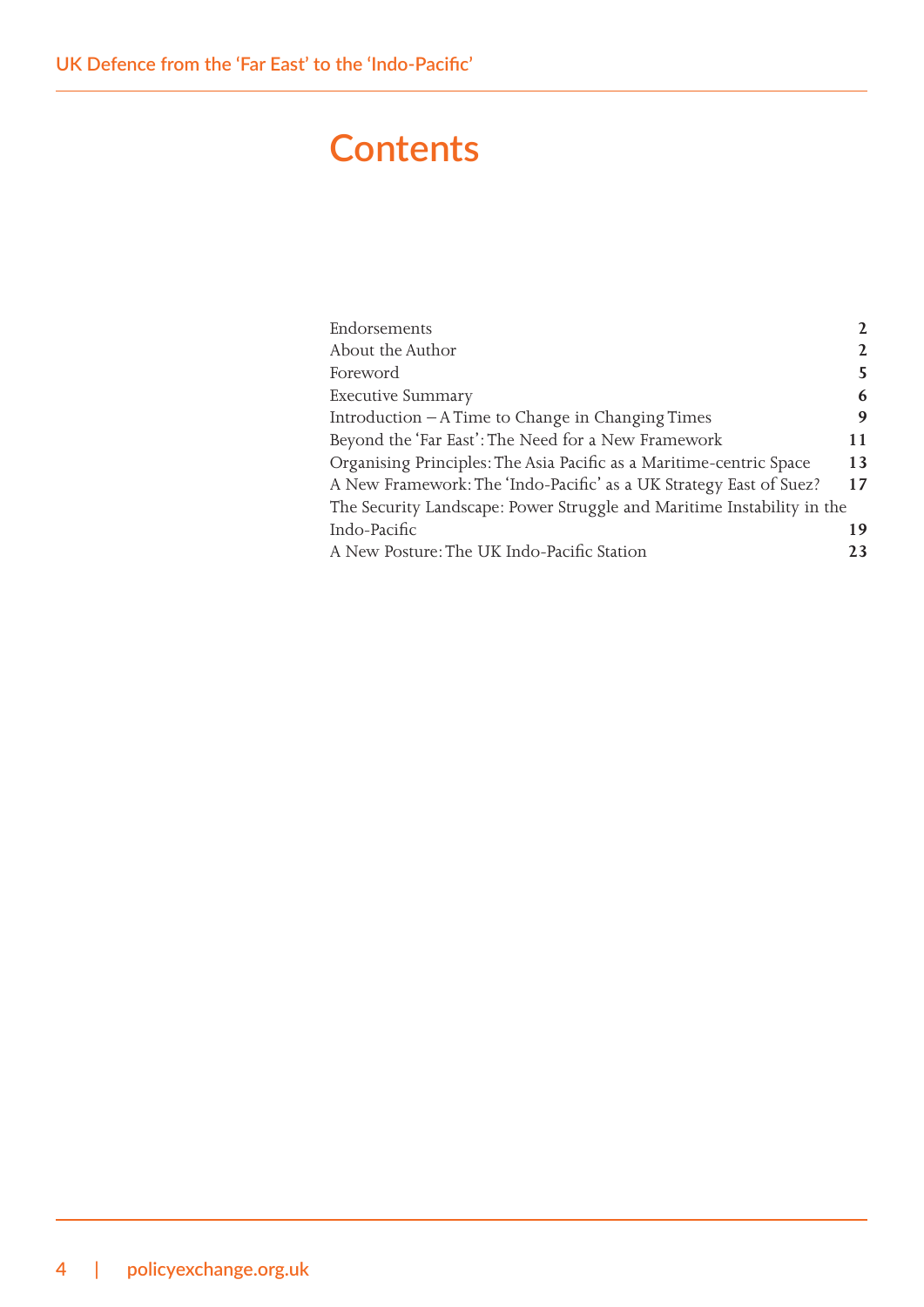## **Foreword**

*By Rt Hon Sir Michael Fallon MP Former Secretary of State for Defence*

The Far East, the Middle East – these are of course semi-imperialist terms, relics of a Greenwich-centric view of the world. Dr Patalano is right to ask us to think of the Far East from now on as the Indo-Pacific, simply the fastest-growing and most important region of the world. And it's important for us here in Britain: it's our trade and our security that are directly at stake there.

And we are equally wrong to think of the region as the target of the latest American pivot. American troops were in the Philippines long before they were assisting in the Gulf; their bloodiest wars were in Korea and Vietnam; the USA's Asian-American population has boomed by 9 million since the turn of the century.

Rapid and expansive Chinese economic growth, instability on the Korean peninsula, tensions over Taiwan, competing claims in the South China Sea, increases in Japanese, Indian and Australian defence spending: this is a region which demands our closer attention and respect.

So how should the UK develop its Indo-Pacific policy post-Brexit? In his latest paper on this increasingly important subject, Dr Patalano poses a stark choice: play an active role in shaping the regional security landscape or remain mere spectators of its transformation. He wants us back east of Suez but maintaining the maritime international rules-based order by proper residence rather than by relying on expeditionary forces, single ship visits or one-off training exercises. A permanent physical presence – Dr Patalano recommends deploying amphibious assault strike ships – in friendly countries such as Australia, Singapore, Oman and Japan, would strengthen our influence, defend our commercial and security interests, and enable us to respond better to regional crises, whether political, military or environmental.

We can certainly build up our strategic relations with partners in the region: our 2015 Strategic Defence and Security Review rightly identified those key allies as Japan, Australia and New Zealand, the Five Powers Defence Arrangement. Thickening those relationships, especially in defence procurement, is one obvious answer to rising instability: the successful export of the T26 frigate to Australia and the joint missile programme with Japan are good examples.

That ambition will cost money, and further strengthens the argument for a significant uplift in the defence budget in the Spending Review this autumn. It also requires a much more coherent approach across Whitehall to ensure that all our interest in the Indo-Pacific – security, military and commercial – are fully affordable and properly aligned.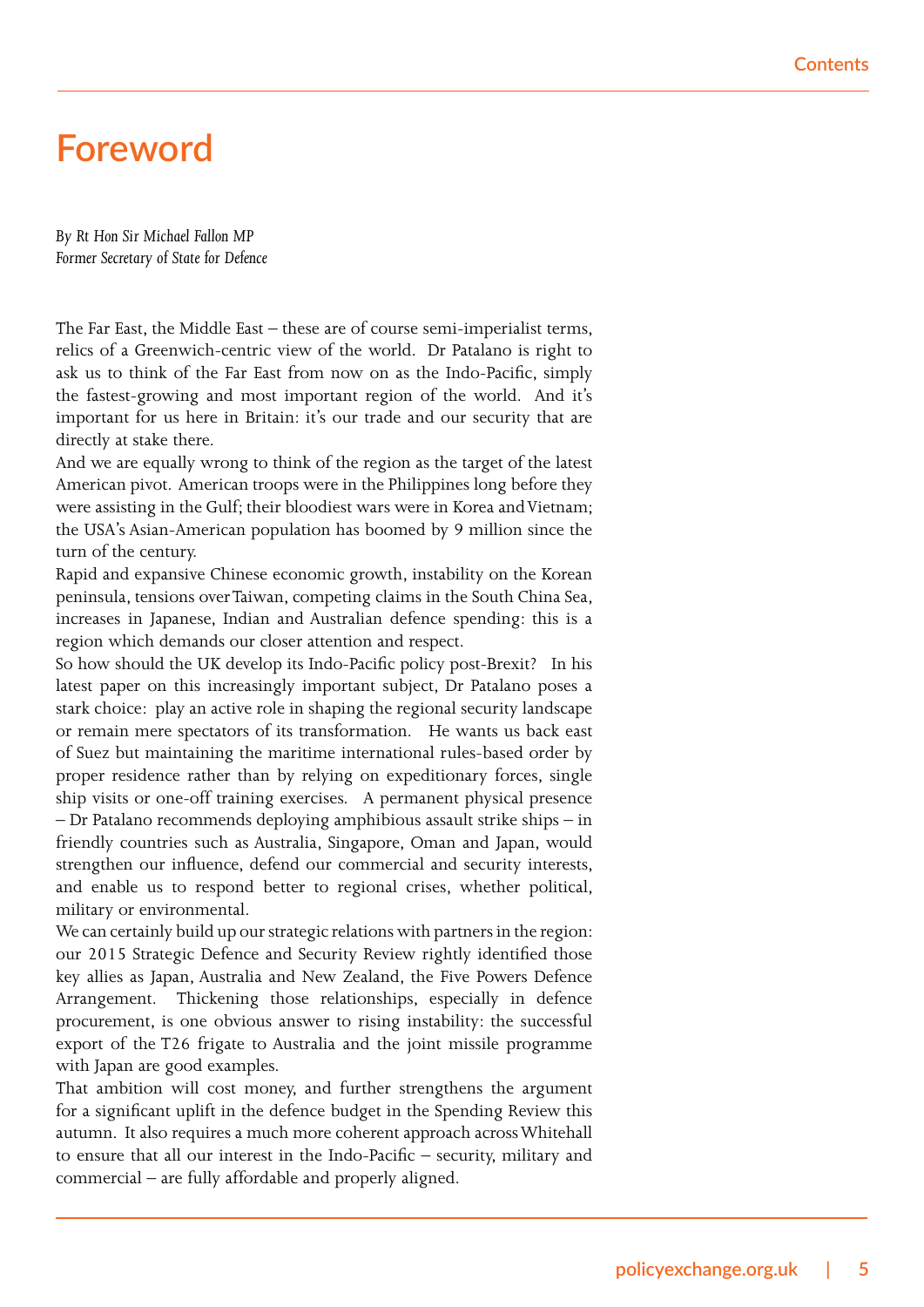## **Executive Summary**

This report is organised around three overarching observations about the changing importance of the 'Far East' in international affairs and its particular significance to the UK. First, it challenges the use of 'Far East' as the lens through which to consider the future role of the UK in the region. Second, the study sets forth the reasons for the importance of an 'Indo-Pacific' framework to UK strategy, to help define the nature and scope of the country's interests east of Suez. Third, the report outlines the UK's required defence posture and core capabilities in order to play a meaningful and sustainable security role in this part of the world.

The report's recommendations are:

- 1. The UK should abandon the problematically outdated 'Far East' notion and replace it with an 'Indo-Pacific' framework to engage with the area stretching from the Indian to the Pacific Oceans.
- 2. The UK definition of an Indo-Pacific region should recognise the critical importance of regional maritime geography and thus the centrality of maritime connectivity to both regional security and UK interests.
- 3. The Indo-Pacific framework should draw upon and help to underwrite the aim for the UK to remain a world leading maritime power, building on the Department of Transport strategy Maritime 2050.
- 4. For the UK to play an effective defence role in the Indo-Pacific, the country needs to clearly and forcefully restate its case to remain a leader in respecting and protecting the existing maritime order (generally referred to as the international rules-based order).
- 5. The UK Indo-Pacific framework should recognise the return of major power competition at sea as a strategic and normative challenge (i.e. the maritime rules-based order) to security.
- 6. The UK Indo-Pacific framework should also recognise the crucial link between disruptions to maritime trade as a result of disasters and regional conflicts to international instability and the damage to the development of regional prosperity.
- 7. Against these principles, the commitment to the Indo-Pacific region should be articulated around the responsibility to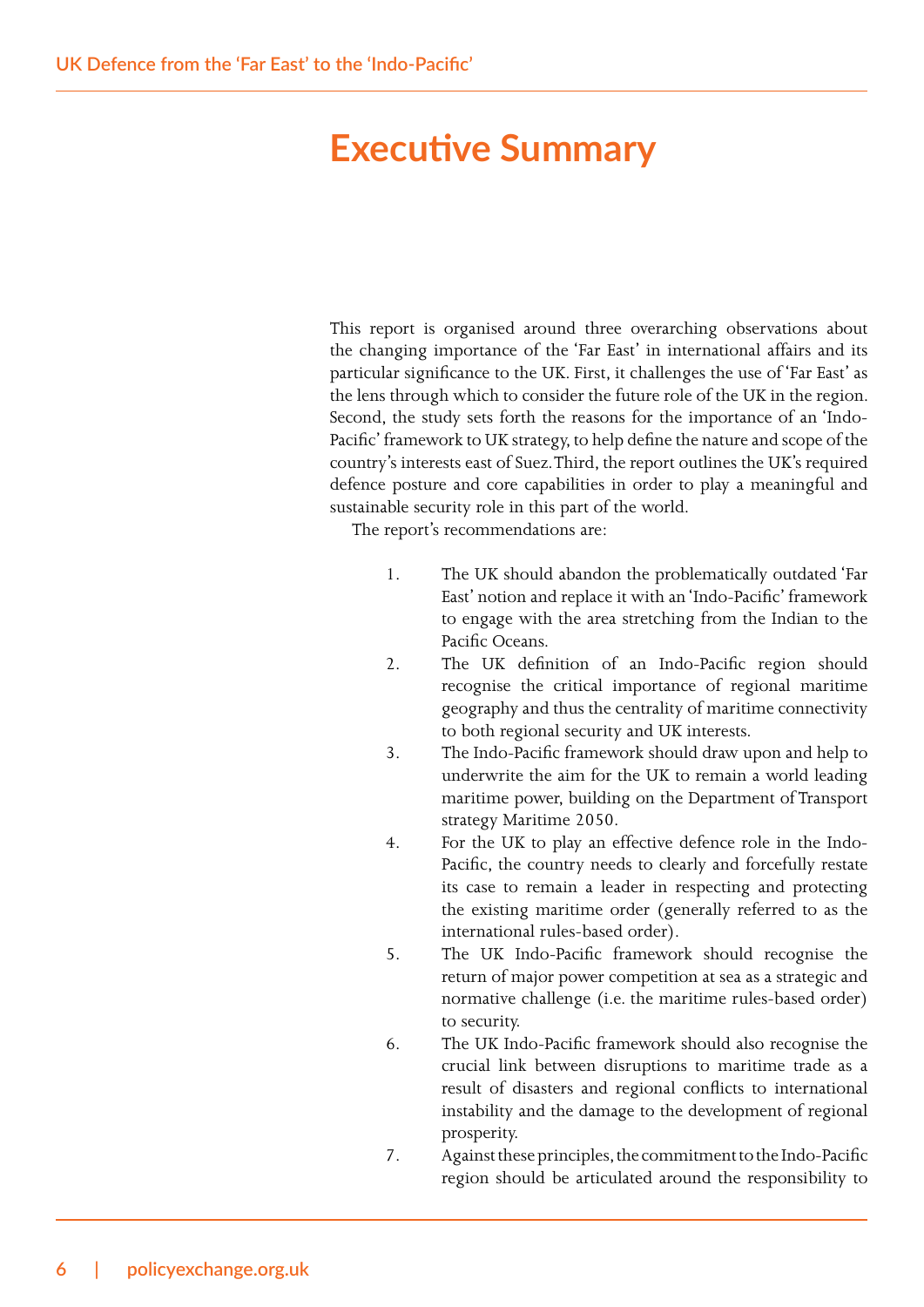maintain the existing maritime order and the aspiration to reassert a multilaterally-oriented international profile.

- 8. Within the Indo-Pacific framework, the UK framework should clearly state the centrality of both the East and South China Seas and the management of security tensions therein to both regional security and stability. It should also highlight the importance of the South Pacific in relations to risks of instability to Commonwealth countries derived from natural disasters.
- 9. The Indo Pacific framework should aspire to close alignment with similar notions adopted by the UK's primary allies in the region, notably Japan, the US, and Australia.
- 10. A relevant defence role in the Indo-Pacific will require adequate funding to upgrade the country's strategic presence from 'regular' to 'resident' power.
- 11. The UK defence role in the Indo-Pacific should have three primary aims: 1 ensuring the respect of the rules-based order by supporting allies and partners, and deterring competitors; 2. shaping regional security by helping to minimise risks of instability; 3 responding to crises and, if needed, support allies and partners in mounting responses to kinetic military action.
- 12. The UK 'resident' presence should be centred on a base and forward stationed capabilities, ideally in Australia, complemented by current base arrangements in Singapore and Oman with additional base access agreements in Japan.
- 13. The UK's defence posture should be based on a flexible, scalable, expeditionary-oriented core of capabilities that are affordable and possess the capacity to influence regional dynamics, support British foreign policy, and respond to crises.
- 14. The UK defence posture should be capable of delivering peacetime independent capabilities across the diplomatic, constabulary, and military spectrum, and as part of a multilateral endeavor in times of crises.
- 15. An affordable and sustainable UK defence posture in the Indo Pacific capable to deliver on the above points (13-15) should include – but not be limited to – an amphibious assault/littoral strike ship to guarantee maximum peacetime operational flexibility. An amphibious ship would constitute the 'Swiss Army knife' of British military power in the region.
- 16. The resident and expeditionary-oriented UK defence posture would build upon, and further support, the country's growing defence industry opportunities and partnerships in Australia, Japan, and Canada.
- 17. A UK resident expeditionary posture in the Indo-Pacific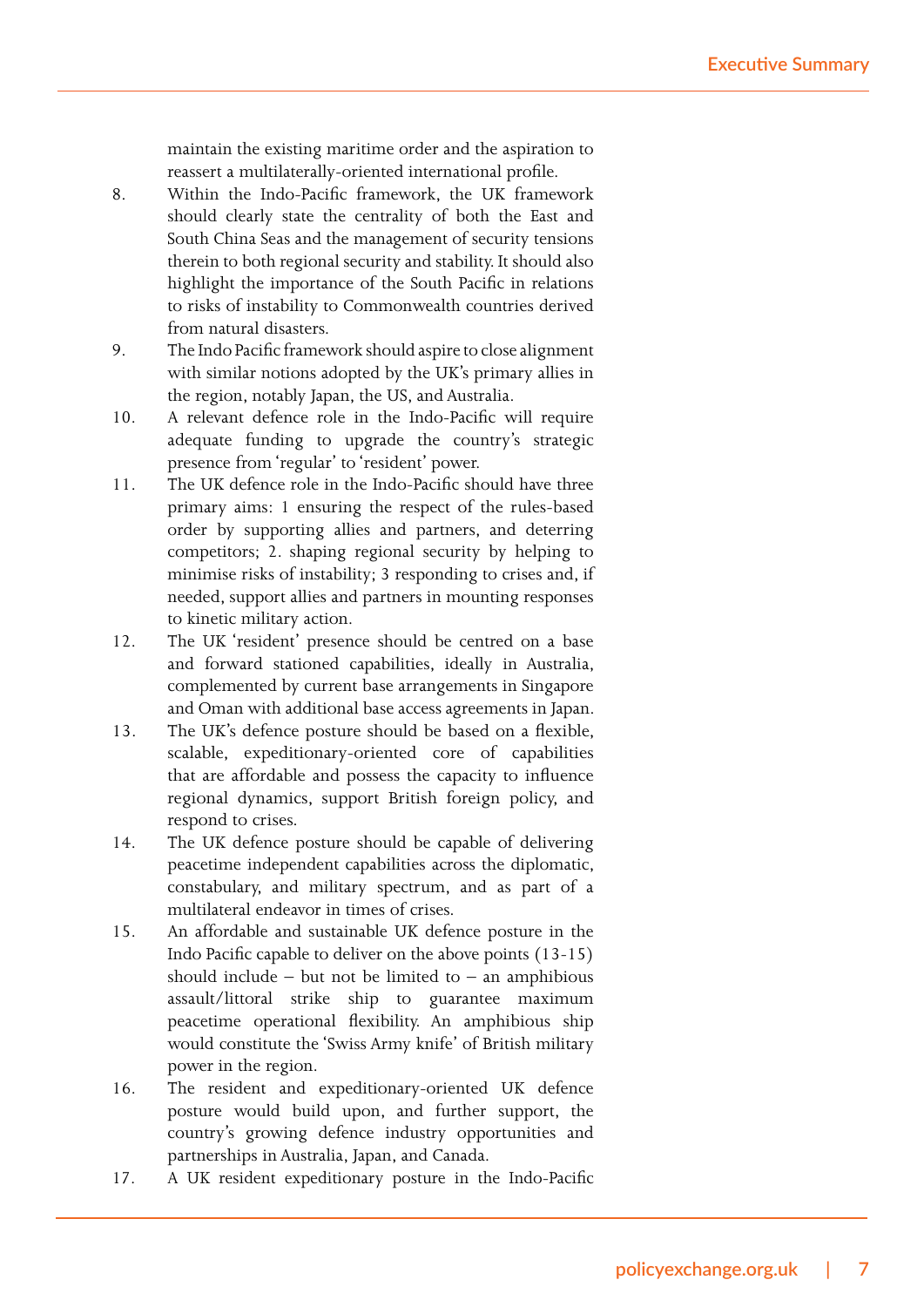should be seen as a vital tool of statecraft to deliver high-end warfare capabilities in the context of ASW, maritime strike, and amphibious raid developed as part of integrated force packages with key allies (US, Japan, Australia, New Zealand).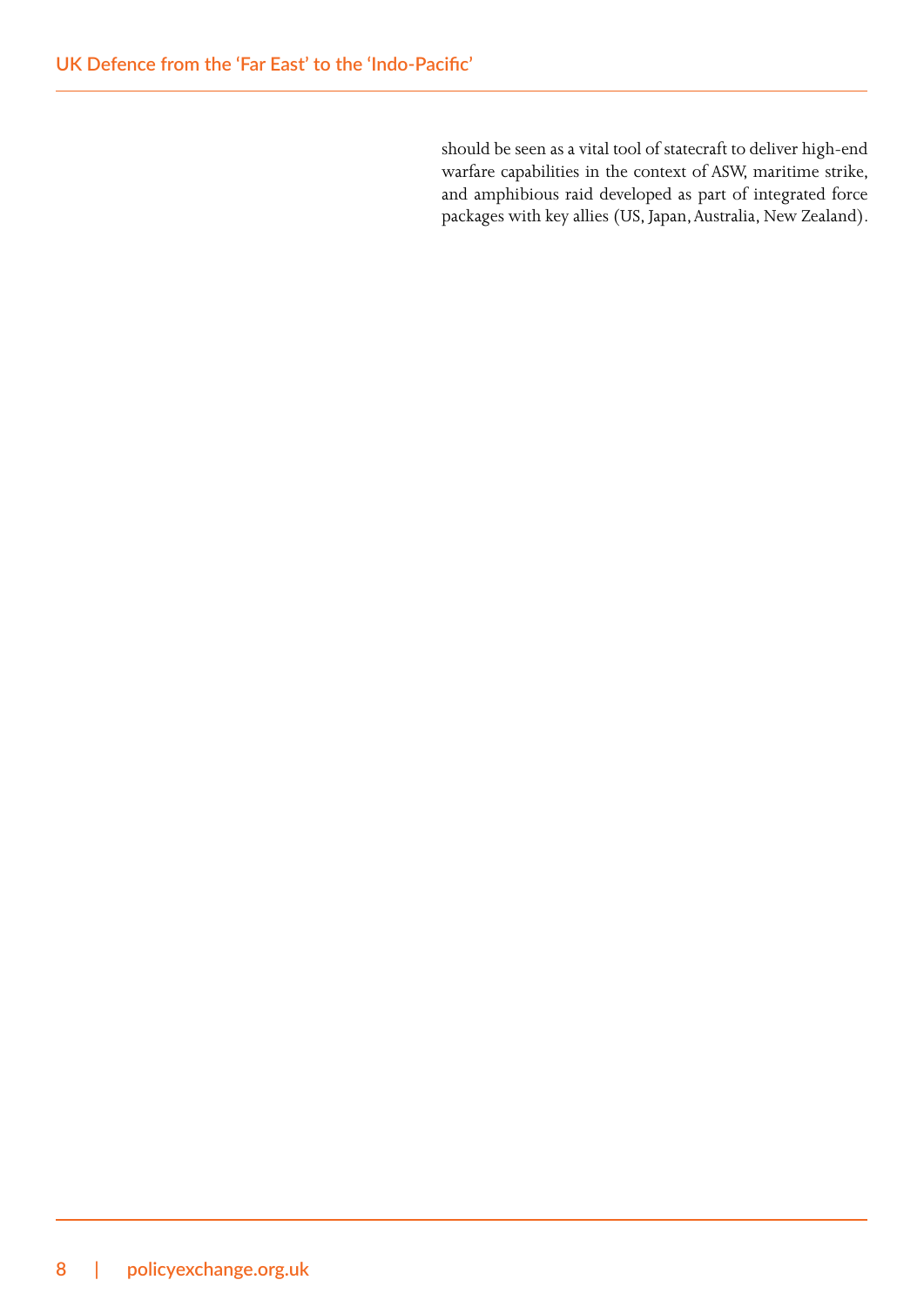## **Introduction – A Time to Change in Changing Times**

The House of Commons Defence Committee inquiry on 'UK defence and the Far East' could not be more timely. On the one hand, tensions between the United States and China, predominantly as a result of the military and economic ascent of the latter, are redefining the terms of major power competition. On the other, state actors in the Asian Pacific region increasingly have to pace the prospects of prosperity and growth against a canvas of security challenges ranging from natural disasters to brute military coercion. In the Asia Pacific region, the world power balance is being redefined, the security architecture remains fragmented and only limitedly effective, and core pillars of the international order – notably freedom of navigation the basis for a coastal state's maritime claims, the binding nature of dispute resolution, and the rules for use of coercion in pursuit of state aims – are being challenged. What should the UK do about it? What kind of role should UK defence play in how these challenges are met? Can the UK afford such a role?

These are fundamental questions, especially for a country with 'global' aspirations. Global powers shape security. The very nature of the UK's future profile as an international leading actor is likely to be defined in the Asia Pacific as a result of the country's choices on how to engage with its complex security landscape. Indeed, as the region continues to ascend to prominence in international affairs, the UK faces a hard choice. It has to decide whether it intends to actively shape the regional security landscape, or merely to contribute in managing its transformation. From 2013 to 2017, a period in which tensions have significantly increased in the region, and close UK defence partners – notably Japan – faced heightened risks of war, British military power was notable by its absence. The UK was not shaping the regional security environment.

In the last eighteen months, consecutive naval deployments have done much to address prior absence.<sup>1</sup> These deployments have been significant because they remind partners, allies, and competitors alike of the UK's potential in maintaining the maritime order, implementing core security actions like United Nations Security Council resolutions, and building capacity and military alliances. Yet, this continuous and visible presence highlighted the deeper problem of sustaining military power overseas across an extended geographic area for longer periods of time at acceptable costs.2 It also raised questions within the region about the UK's ability to maintain such levels of contribution to regional security.

**<sup>1.</sup> Admiral Sir Philip Jones, First Sea Lord, 'Speech at DSEI Maritime Conference 2017', 11 September 2017, https://www.gov.uk/government/speeches/ dsei-maritime-conference-2017.** 

**<sup>2.</sup> Rachel Dodd, 'Royal Navy Warship HMS Argyll Pulled in for Maintenance Work in Singapore',** *Plymouth Herald***, 17 November 2018; https://www.plymouthherald.co.uk/news/plymouth-news/royal-navy-warship-hms-argyll-2231949.**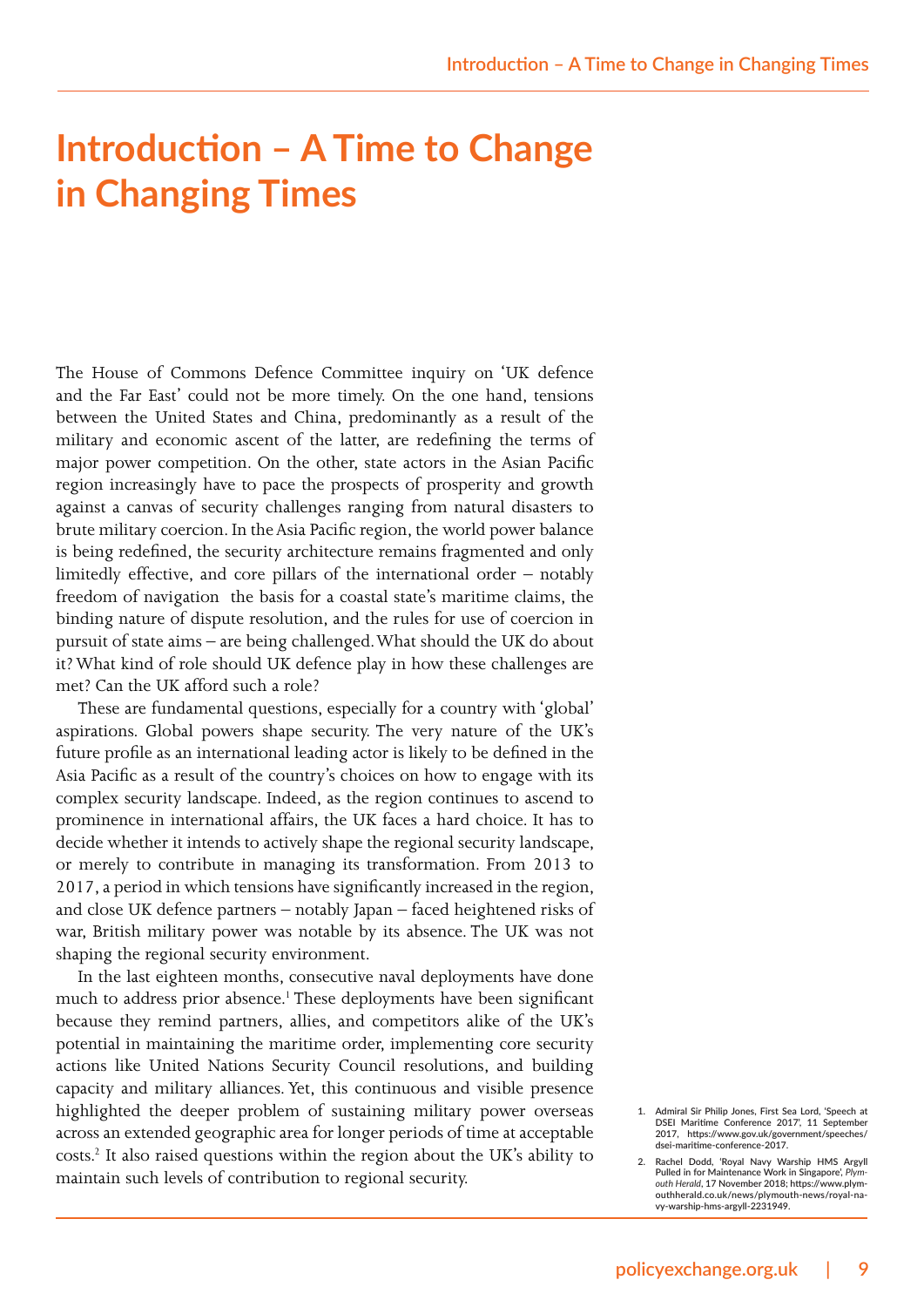In the long-term, the current trends in regional security suggest that a reactive posture is not militarily effective and financially sound. In the Asia Pacific, the UK has to explore the possibility of upgrading its profile to 'resident' power to avoid the drawbacks of being an occasional – albeit regular – presence. For a credible role additional funding will be essential; the key to a relevant posture however will require identifying smart ways to maximise effects whilst keeping costs down. For the current debate to produce an effective and relevant resident presence three policy actions are needed: First, it is time to change the language the UK uses to refer to the region, to better reflect its growing significance to UK security. Second, the UK residential role in the Asia Pacific should be maritime-centric and maritime-led to clearly align the region's security priorities with risks and opportunities. Third, the UK defence role should be regionally integrated and multilaterally oriented. This paper explains why these actions are crucial and how they would meet the UK's interests and ambitions.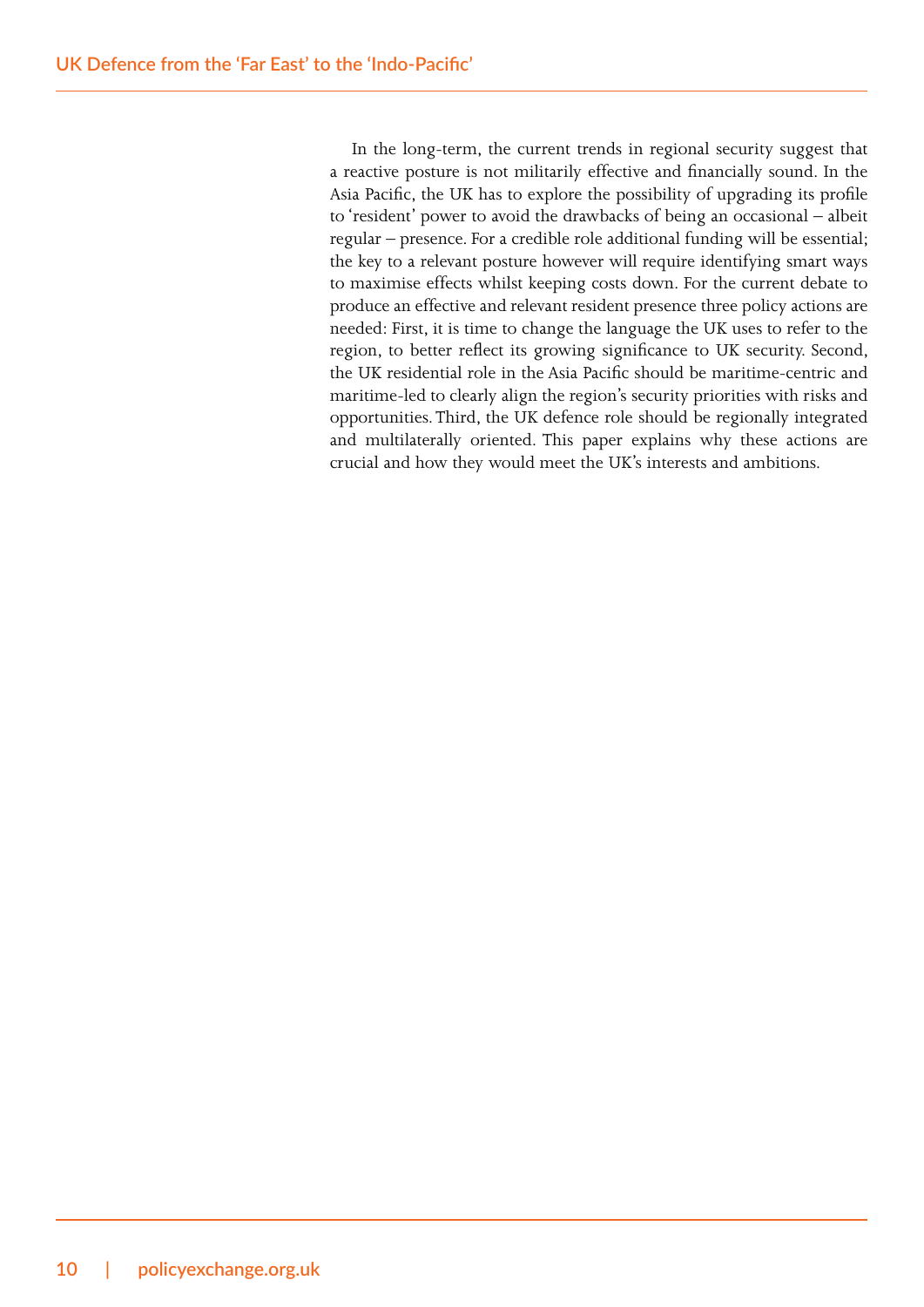# **Beyond the 'Far East': The Need for a New Framework**

#### Policy 1

Stop using the 'Far East' as the lenses through which the UK defines its engagement with the Asia Pacific region – concurrently acknowledging the UK's long (and in some respects controversial) history with the region to manage expectations and perceptions.

Any reflection on UK defence interests and priorities in the broader Asia Pacific area requires a preliminary engagement with 'how' the UK defines the region. This is not a trifling matter, and not a mere question of drawing arbitrary geographical boundaries to determine the location of UK actions. The specific framework used to define a space provides an indication of how a state actor defines its national interests in it, how it prioritises its objectives, and it implements its policies. In so doing, the framework stops being an exercise in spatial definition; it becomes an opportunity to shape 'the dynamics of opportunities and risks'.<sup>3</sup>

## **The 'Far East' is no longer a relevant framework within which to review the meaning and utility of a UK defence posture in Asia Pacific.**

This is a problematic geopolitical perception that is charged with a historical, that is, colonial legacy and perceived as dismissive of the reality of contemporary affairs. Its use implicitly suggests an underestimation of how the Asia Pacific has become one of today's most economically dynamic and military significant realities. The 'Far East' is today neither far, nor east of the centres of international power and influence – it is central. Thus, this definition has serious limitations for three reasons:

- **• It is historically charged**. References to East Asia as the 'Far East' originated during the colonial era when parts of the region became subject to the predatory actions of a predominantly European imperial competition – including the UK. This is no longer the case and the UK's definitional vocabulary to engage with the region should acknowledge such different historical circumstances.
- **• It is inconsistent with East Asia's international standing**. The on-going economic and military power shifts place East Asia in a much more central role in international politics
- **• It undermines aspirations for Britain to be regarded as a**

**3. Harvey Starr, "On Geopolitics: Spaces and Places",**  *International Studies Quarterly***, Vol. 57, 2013:3, 433.**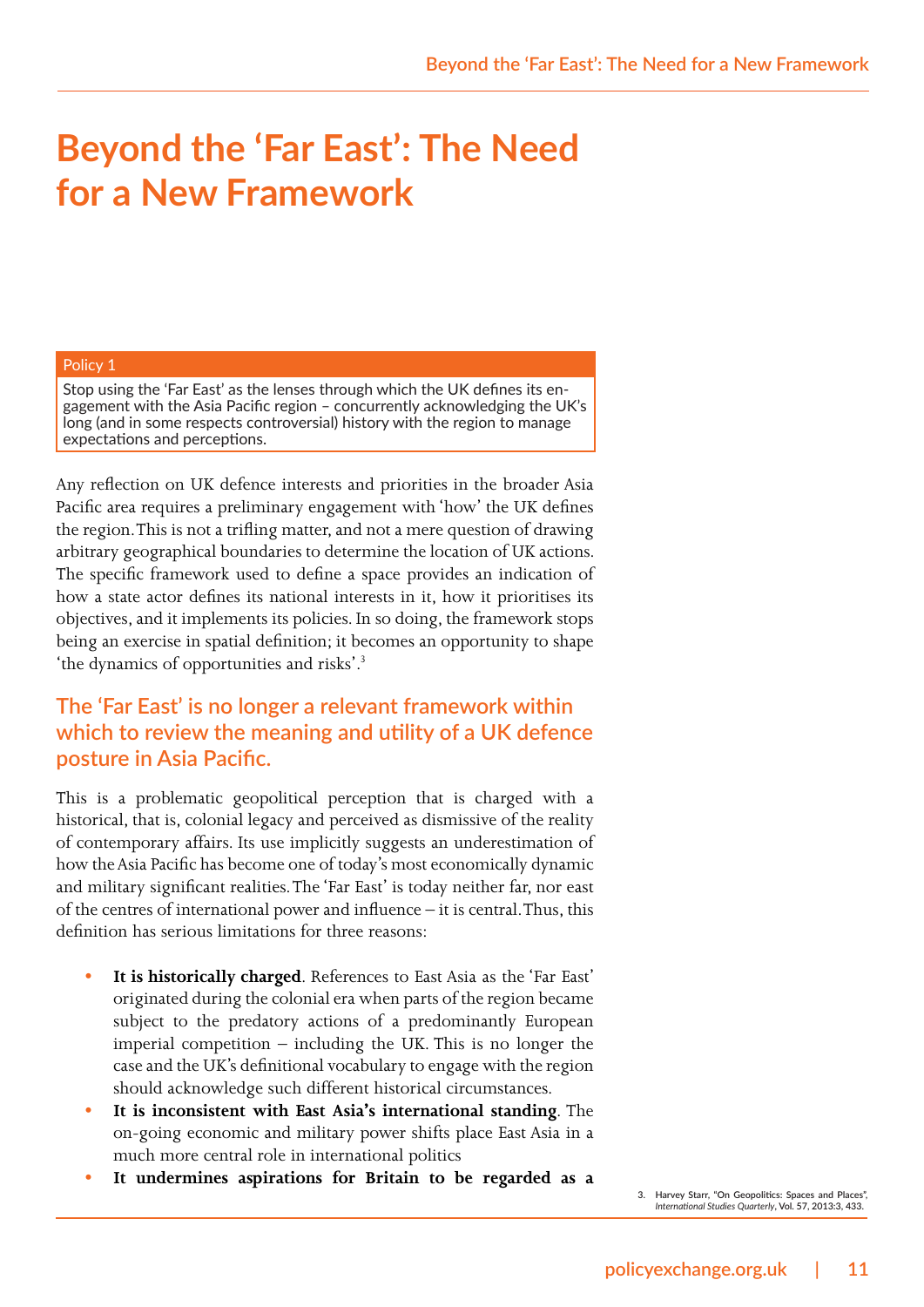**'Global' actor**. Such a definition implicitly reinforces perceptions of a worldview that is anchored to a long-gone imperial past that may seem dismissive of Asia's rise to international prominence.

#### **The 'Far East' framework defined the UK's engagement in Asia during the age of Empire.**

Since the 18th century, the relationship with the Asia Pacific has contributed to change Britain's perceptions of its national self, as much as those of nations and Empires in the region. From the first voyage of *HMS Endeavour*, to the actions of the steamship *Nemesis* off the coast of China, to the arrival of *HMS Chatham* to Hong Kong for the colony's handover process, the UK's defence role in this part of the world has encompassed discovery, conquest, and ultimately, recognition. Throughout the 19th and 20th century, such a role first underwrote the inclusion of the 'Far East' – as the colonial age had it – in the international system of Western imperial competition. Subsequently, it oversaw the region's rise within the international system, it provided support for the emergence of the Empire of Japan, before its postcolonial emancipation from it.

#### **The 'Far East' framework carries a negative perception in Asia.**

Today, the rise of the Asia Pacific as a political, economic, and military powerhouse is one significant manifestation of the decolonisation process. Yet, in other respects, the legacy of Empire that the British military power helped create and sustain for two centuries remains controversial. Notably, for major state actors in the region like the People's Republic of China (hereafter China, or PRC), it informs a national narrative of 'recovery', 'rejuvenation', and 'restoration' from long-lasting humiliations at foreign hands. The very expression 'Far East' is, more often than not, associated with the negative manifestations of imperial endeavours of expansion. Similarly, negative perceptions of the 'Far East' as an overtly colonial frame of reference are evident throughout East and Southeast Asia.

#### **The 'Far East' framework is inadequate to capture Asia's impact on world's affairs.**

In particular, the notion is symptomatic of a geopolitical perception that casts the Asia Pacific as a subordinate and peripheral place to centres of power somewhere in Europe. This is particularly misleading since the Asia Pacific is home to the world's second and third largest economies (China, Japan), as well as some very advanced industrial realities, from the Republic of Korea (ROK) to Taiwan and Singapore. It equally includes four of the world's top military spenders (China, India, Japan, and the ROK).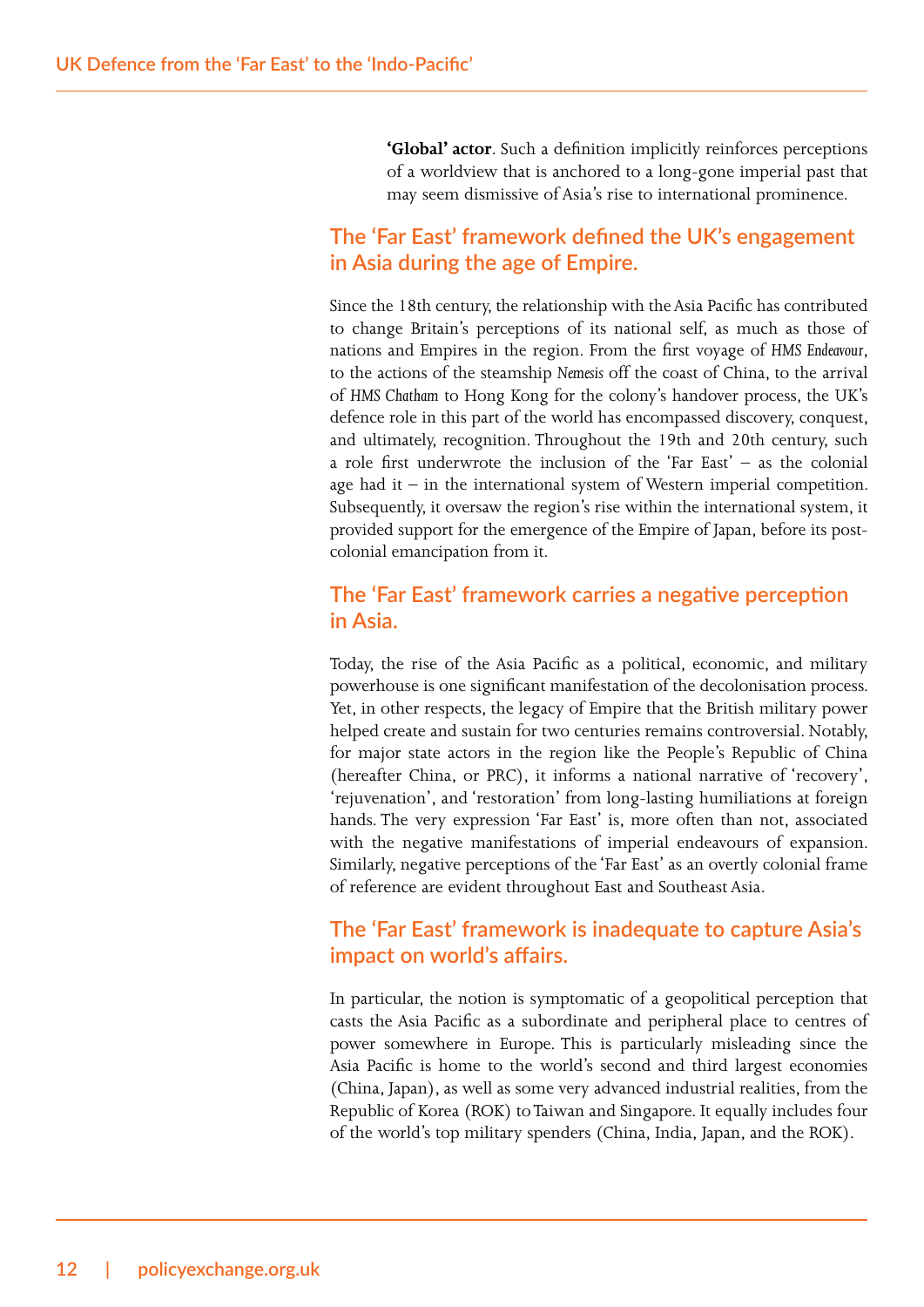# **Organising Principles: The Asia Pacific as a Maritime-centric Space**

#### **1. The Asia Pacific is a maritime-centric space.**

The main sea arteries from the Persian Gulf to the Sea of Japan are vital to deliver goods and energy from and to the region. Approximately 60% of maritime trade passes through Asia carrying an estimated one-third of global shipping.<sup>4</sup> More specifically, it has been estimated that ships passing through the South China Sea carry some US\$ 3.4 trillion in trade, equal to over 20% of the world total. This vast volume of trade is processed by a network of ports that include nine of the top ten port facilities in the world.5 These trade routes are the lifelines of leading regional powers like China, Japan, and the ROK. These countries possess industrialised economies that are highly dependent on access to natural resources. This demand for raw materials can only be met through imports, most of which are carried by sea. Likewise, their manufactured goods are predominantly exported by sea. Over 64% of China's maritime trade transits through the South China Sea. In the Japanese case, some 42% of its trade passes through the South China Sea alone, and more than 80% of its energy imports are delivered by sea.<sup>6</sup> By similar token, underwater sea-cables in the East and South China Sea carry the vast majority of telecommunications and internet traffic and are central to regional connectivity. Avoiding disruptions, whether from natural disasters, terrorism and crime, or state intervention, to this area of intense maritime traffic is a security priority across the region.

#### **2. The East and South China Seas are the region's centres of gravity.**

In the Asia Pacific, the sea is also central to regional dynamics as a provider of natural resources, especially fishing and hydrocarbons. In the region, some 30% of the annual protein intake is derived from fish catch, and both the East and South China Seas are considered as important fishing grounds.<sup>7</sup> There is also a longstanding perception that the disputed waters of the East and South China Seas encompass geological basins holding significant potential oil and gas reserves. Whilst data concerning oil and gas reserves remain contested and fish stocks are being quickly depleted, regional state actors have been keen to exploit natural resources – especially

**<sup>4.</sup> China Power Project, 'How Much Trade Transits through the South China Sea?',** *Centre for Strategic and International Studies* **(Washington, DC: ,2018),**  https://chinapower.csis.org/much-trade-transits**south-china-sea/.**

**<sup>5.</sup> Ibid..**

**<sup>6.</sup> Ibid..**

**<sup>7.</sup> U. Rashid Sumaila, Willian W. L. Cheung,** *Boom or Bust: The Future of Fish in the South China Sea* **(Vancouver, CA: University of British Columbia, 2015), https://drive.google.com/file/d/0B\_oUJE4kCTZrb-VI4N2tTVjlpYTA/view.**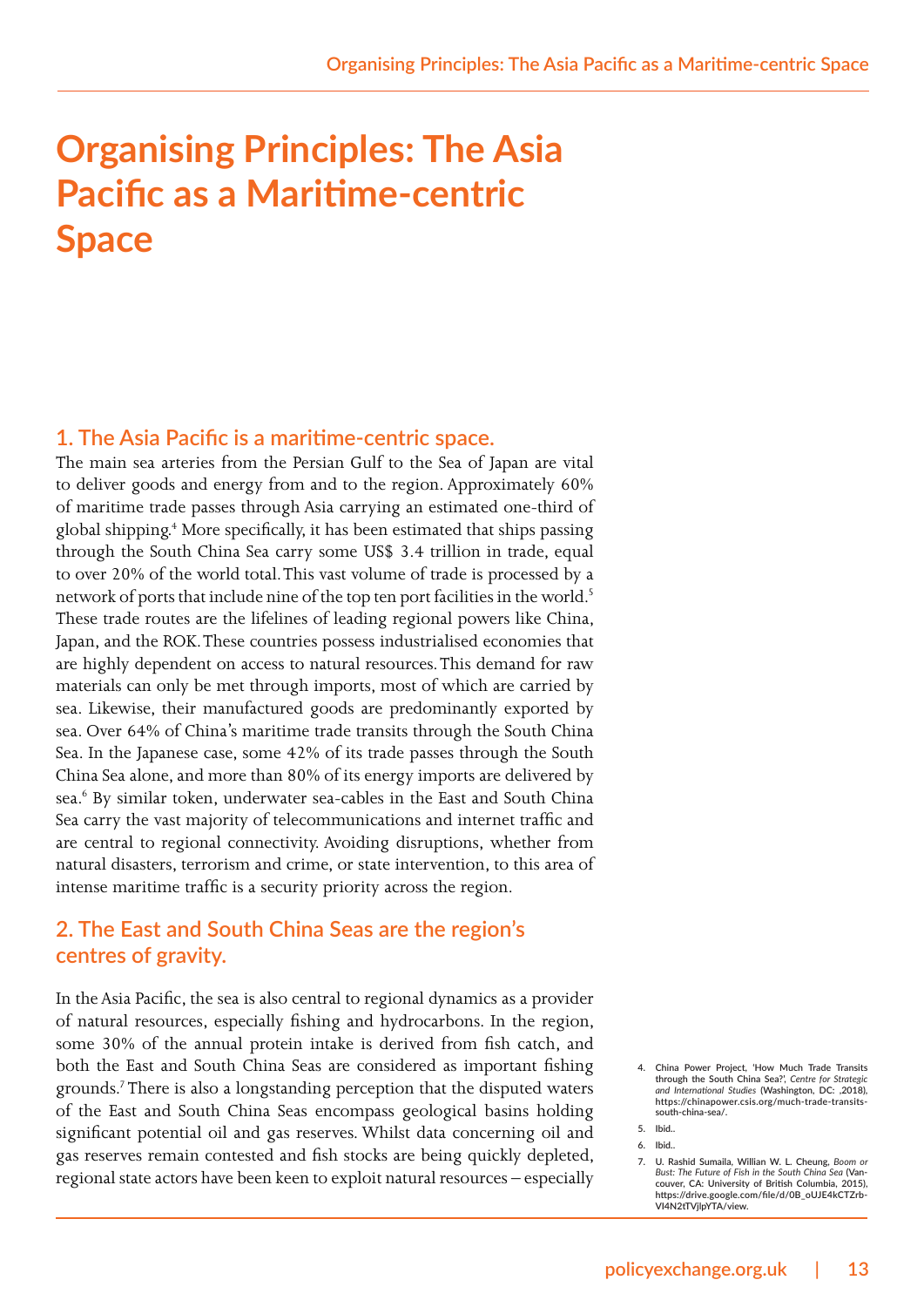fish and hydrocarbons.<sup>8</sup> This has contributed to a raising of the political significance of territorial (often island-related) sovereignty disputes and associated maritime claims and boundary delimitation issues. Maritime disputes in the East and South China Seas are enduring sensitive topics. These have the potential for dangerous confrontations between countries like Japan and China in their competing claims in the East China Sea; they also leave coastal states in the South China Sea with similar competing claims with China and less developed capabilities exposed to coercion.<sup>9</sup>

#### **3. The Asia Pacific is a maritime space that matters to the UK.**

The emergence of the Asia Pacific region as a maritime-centric reality is reshaping the landscape and composition of the UK economic relationships. According to 2017 data, whilst the EU – taken as a bloc – remains the UK's largest trading partner, Asia now accounts for approximately 20% of both UK export and imports. These data are comparable to those from the North American continent, which accounted for 22% of UK exports and 14% of imports.10 It should come as no surprise, therefore, that eight of the UK's top 25 export markets are now in Asia. The top three – China, Japan and Hong Kong – together account for some  $£47.2$  billion of exports in goods and services, a value higher than France's (the UK's third export market).<sup>11</sup> Similarly, in 2017, the ASEAN bloc was the third largest non-EU export market, accounting for £17.1 billion of exports.<sup>12</sup>

## **4. The Asia Pacific is rising whilst the EU has relatively declined.**

Within this context, it is important to emphasise that as the EU's share of UK trade has been in relative decline in recent years, economic interactions with the Asia Pacific have followed the opposite trend. Trade volumes with key Asian actors, notably China and India, have significantly increased since the end of the 1990s.<sup>13</sup> In terms of financial investments, Japan – the UK's closest defence partner in the Asia Pacific – stands as the fifth largest recipient of British foreign investments (5%). Equally crucial, the UK is the single most important recipient of Japanese investments in Europe, with approximately 100 new projects per year across different sectors.<sup>14</sup> Maritime connectivity is in fact the unseen engine powering the UK's economic ties with its Asian partners and these are sensitive to disruptions of sea-lanes. For example, in March 2011, as a result of disruptions in the shipping of core components after the triple disaster in Japan, Honda factories in the UK had to reduce their output by 50% for the following two months.<sup>15</sup>

- **8. For example, Alessio Patalano, 'Seapower and Sino-Japanese Relations in the East China Sea',** *Asian Affairs***, Vol. XLV, 2014:1, 36-41.**
- **9. Alessio Patalano, 'When Strategy is 'Hybrid' and Not 'Grey': Reviewing Chinese Military and Constabulary Coercion at Sea',** *The Pacific Review***, Vol. 31, 2018:6, 811-839.**
- **10. Matthew Ward, 'Geographical Pattern of UK Trade',**  *Briefing Paper* **(London: House of Commons, 11 January 2019), 5.**
- **11. Ibid., 7.**
- **12. UK Government, 'ASEAN Economic Reform Programme, 2018', https://www.gov.uk/government/ publications/prosperity-fund-fco-programme-summaries-countries.**
- **13. Ward, 'Geographical Pattern of UK Trade', op. cit., 3, 11.**
- **14. Data published by the Office of National Statis-tics, 01 November 2018, https://www.ons.gov.uk/ economy/nationalaccounts/balanceofpayments/ articles/exploringforeigninvestmentwheredoes-theukinvestandwhoinvestsintheuk/2018-11-01. Greg Hands, 'Japan and the UK: An Enduring Trade Partnership', 10 May 2018, https://www.gov.uk/ government/speeches/japan-and-the-uk-an-enduring-trade-partnership.**
- **15. Alessio Patalano, 'Japan as a Maritime Power: Deterrence, Diplomacy, and Maritime Security', in Mary M. McCarthy (ed.),** *Routledge Handbook of Japanese Foreign Policy* **(Abingdon, OX: Routledge, 2018), 158.**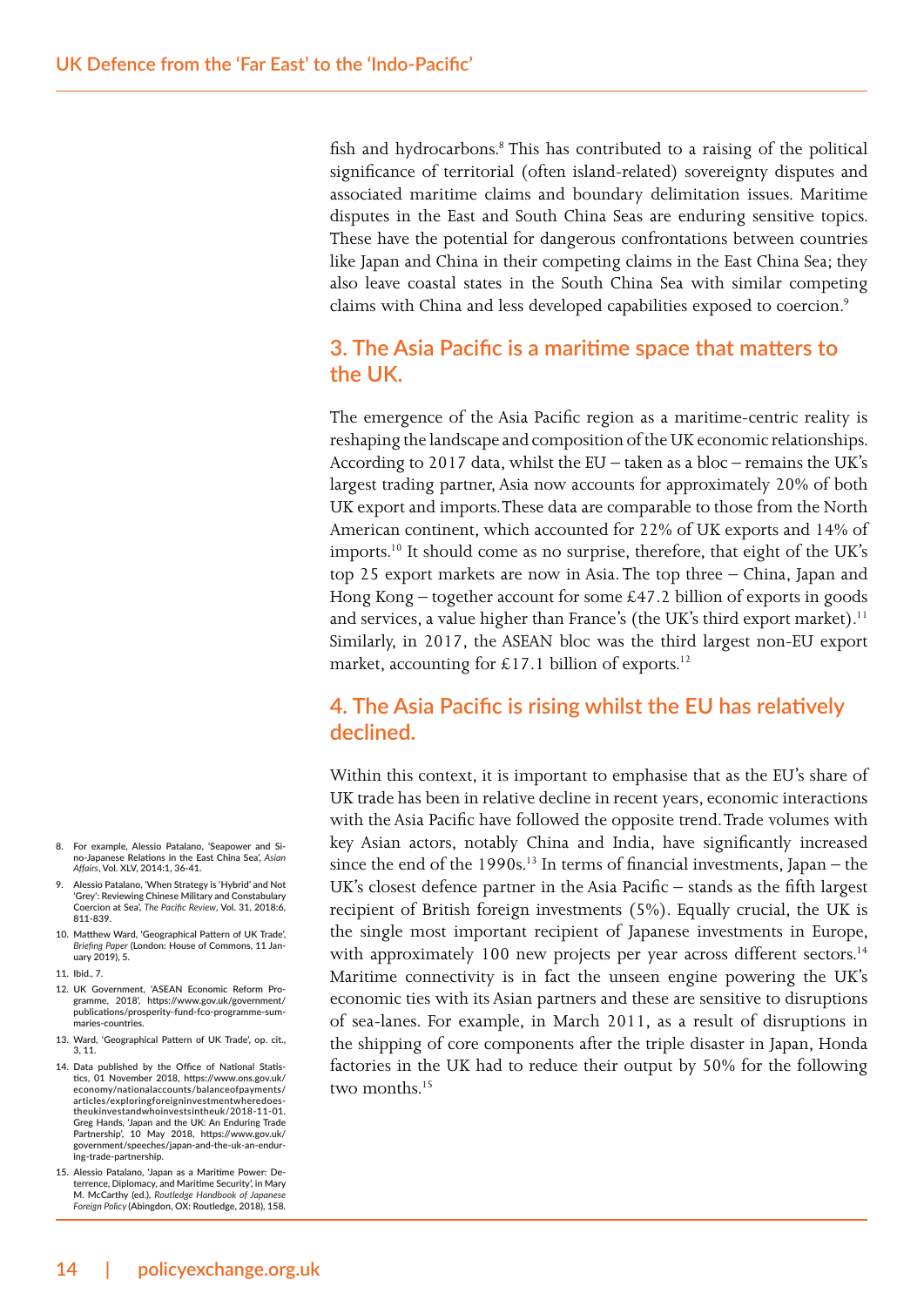### **5. The Asia Pacific is a place of opportunity for a post-Brexit UK.**

These observations are particularly relevant in light of the debate in the UK over future economic opportunities in the aftermath of the Brexit process and the exiting from the EU. The Asia Pacific is at the centre of a significant economic transformation, with increasing attention to the liberalisation of regional markets and the expansion of requirements for services. Within this context, it is important to stress that the Japanese government has openly supported the possibility of the UK's inclusion in the critical economic liberalisation project Trans Pacific Partnership (TPP), formally the Comprehensive and Progressive Agreement for Trans Pacific Partnership. This agreement promotes trade among 11 countries bordering the Pacific region, representing approximately 40% of the world's economic output.16 As Japan played a pivotal role in realising TPP 11, the country's support to the UK presents significant potential opportunities.

#### **6. The Asia Pacific is an area of long-term growth for UK defence industry.**

For the first time since the 1970s, the UK is going to export a frigate design. Both the Australian and Canadian navies will introduce the BAE's Type 26 frigate as the main workhorse for their future fleets. In Australia, the  $£19.6$ bn contract is expected to help transform the Australian shipbuilding sector and cement industrial and defence ties.<sup>17</sup> Crucially, the project will create around 5,000 jobs over a period of thirty years to build nine vessels with cutting edge capabilities for ASW missions. In Canada, the contract is expected to deliver a similarly advanced surface fleet of Type 26 frigates.<sup>18</sup> Part of the strategic rationale for this choice pertained to the expectations in both countries of the importance of advanced maritime capabilities to engage with the evolving security challenges in the Asia Pacific region.<sup>19</sup> By a similar token, UK defence industrial ties with Japan have been at the centre of government action. In 2017, the two governments agreed to research options for a future joint air-to-air missile and future fighter jets as part of a widening agenda of industrial cooperation.<sup>20</sup>

Based on the above five points, and in line with recommendations set forth by Policy Exchange in its collective work on foreign policy and defence since 2017, this study makes the following two headline recommendations:

- **• Develop a national maritime security strategy that articulates how the UK intends to remain a world leading maritime power**. Such a strategy should align with and complement the recently published *Maritime 2050: Navigating the Future* document authored by the Department for Transport. In particular, a national maritime security strategy should clearly engage with the consequences of the shifting international power balance towards the Asia Pacific region.
- **16. 'Brexit: Japan 'Would Welcome' UK to TPP Says Abe',** *BBC News***, 08 October 2018, https://www.bbc. co.uk/news/uk-politics-45780889.**
- **17. 'BAE Wins £19.6bn Type 26 Frigate Deal with Australian Navy',** *The Engineer***, 29 June 2018, https:// www.theengineer.co.uk/bae-type-26-frigate-australia/.**
- **18. 'Anticipated Costs of Canada's Frigates Increases',** *The Maritime Executive***, 23 June 2019, https:// www.maritime-executive.com/article/anticipated-cost-of-canada-s-frigates-increases.**
- **19. Jamie Seidel, 'Do our New \$35 Billion Frigates Have a Fighting Chance?',** *News***, 03 July 2018, https://www.news.com.au/technology/innovation/ military/do-our-new-35-billion-frigates-havea-fighting-chance/news-story/ce285424e65fd851656773a418e66e3a.**
- **20. 'UK-Japan Foreign and Defence Ministerial Meeting 2017 – Joint Statement',** *Foreign and Commonwealth Office***, 15 December 2017, https://www.gov. uk/government/news/uk-japan-foreign-and-defence-ministerial-meeting-2017-joint-statement.**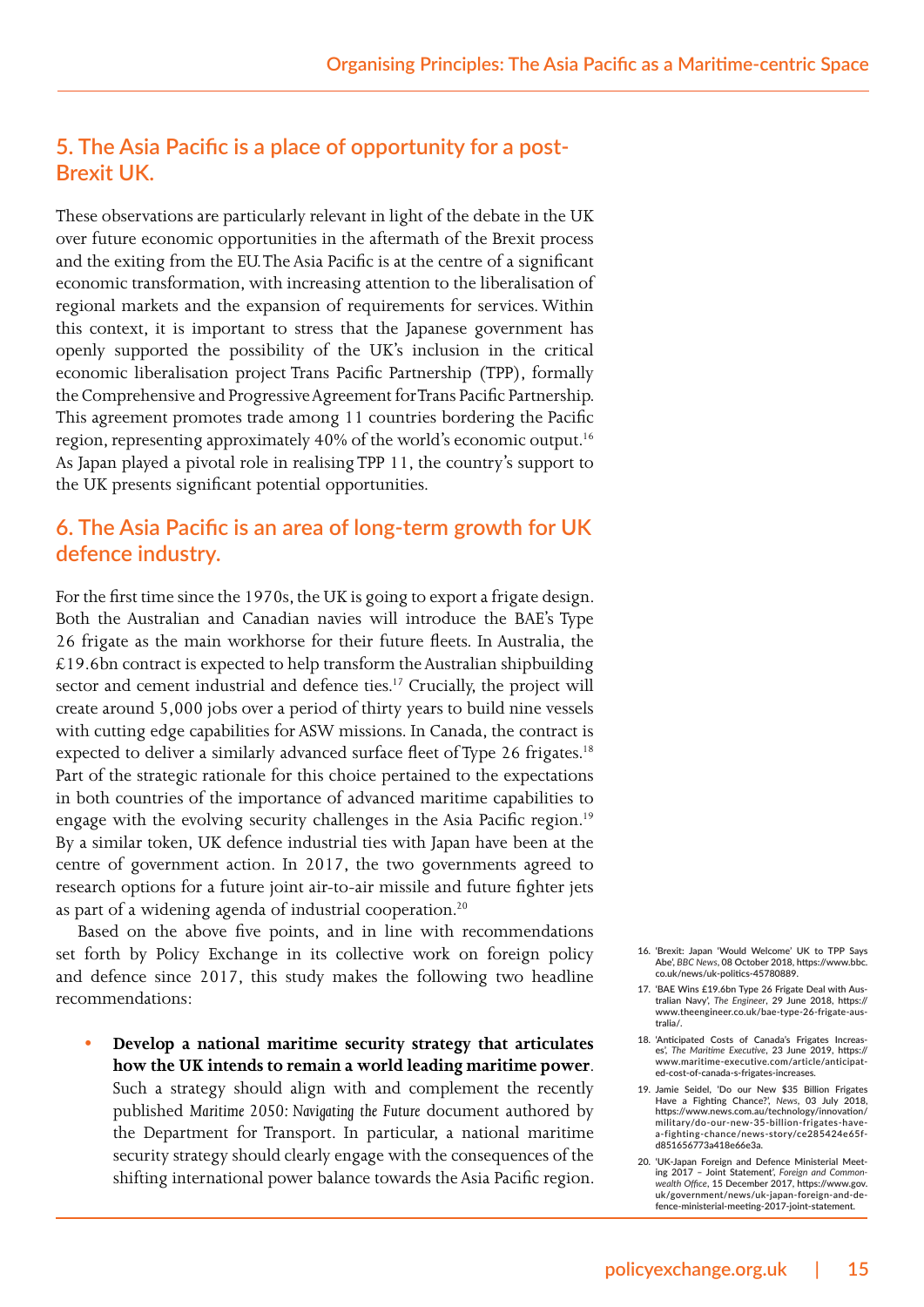**• Make the case for the UK as a leader in the respect of the international maritime order**. The UK stands as one of the founding members and primary custodians of the freedom of navigation and of the importance of the oceans to human and economic development. It is a prominent member of the International Maritime Organisation (IMO), and a party to the United Nations Conventions on the Law of the Sea (UNCLOS), as well as having had a strong voice in shaping its terms. As the core principles of the maritime order are challenged in the East and South China Sea, the UK should restate its commitment to respecting their content to avoid instability and conflict.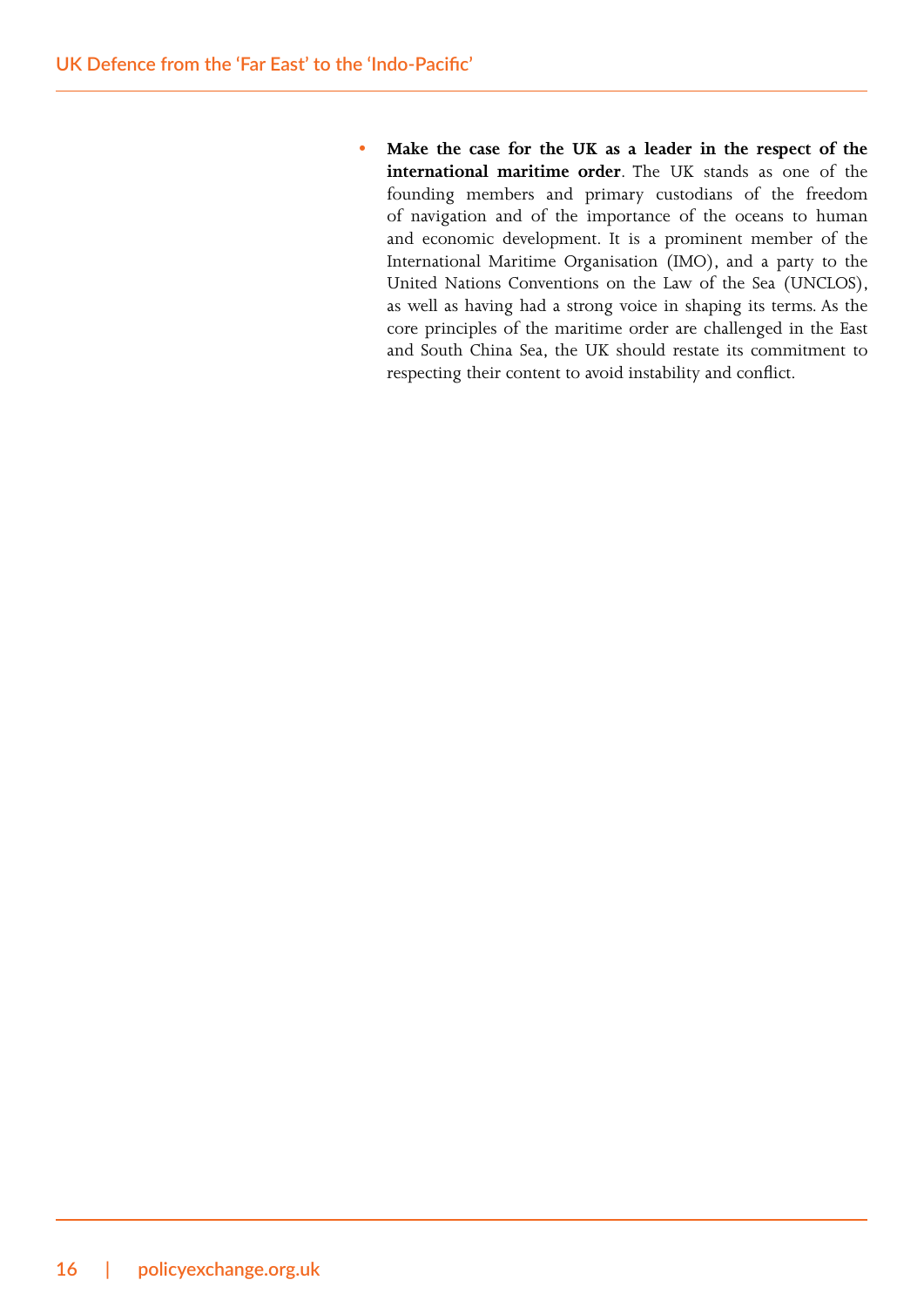# **A New Framework: The 'Indo-Pacific' as a UK Strategy East of Suez?**

#### Policy 2

Introduce the 'Indo-Pacific' as the lenses through which the UK defines its engagement with the Asia Pacific as a way to prioritise its defence commitments to regional security as well as to align its objectives and activities with regional partners and allies.

In British modern history the Indo-Pacific as a geopolitical framework was debated for the first time in the mid-1960s.<sup>21</sup> At the time, the working committee on overseas defence policy was the first modern context within which the notion of an Indo-Pacific theatre was used to bring together three main geographic areas in which a UK military footprint was to be considerably reconfigured and downscaled: East and Central Africa, the Indian Ocean, and the Pacific region – encompassing the wider area from Singapore to Hawaii.<sup>22</sup>

#### **From a geopolitical perspective, the Indo-Pacific was as a construct designed to engage with power politics.**

As the UK reviewed its options in a post-imperial world, the overarching strategic priority was to address the Cold War competition with the Communist world. In the geographic area stretching from Africa to Southeast Asia this meant that the main focus was predominantly the threat of Chinese communism. At heart, this construct also sought to highlight how in a context of constrained capabilities a changing 'global' and postimperial role was still possible. The centrality of maritime communications in this theatre pointed to the advantages of a naval core to enable the UK's commitment in the region by maximising mobility and poise to support presence and influence.<sup>23</sup> The main aim of such a diminished defence posture was not merely to manage and contain crises. It was to influence the regional security environment, reassuring and supporting allies as a way to limit the influence of Communism, and to ensure ability – albeit reduced – to respond to crises when needed.<sup>24</sup> *21.* Alessio Patalano, *Days of Future Past? British Strat*-<br>*egy and the Shaping of Indo-Pacific Security* (London:

*egy and the Shaping of Indo-Pacific Security* **(London: Policy Exchange, 2019), https://policyexchange.org. uk/wp-content/uploads/2019/03/Days-of-Future-Past.pdf.**

**<sup>22.</sup> United Kingdom National Archives, Defence Review Working Party on the Indo-Pacific Theatre, 'Military Tasks in the Indo-Pacific Area – Note by the Secretaries', CAB 130/252, 22 November 1965, 1-2.**

**<sup>23.</sup> Patalano,** *Days of Future Past?***, op. cit., 19.**

**<sup>24.</sup> Ibid., 11-13.**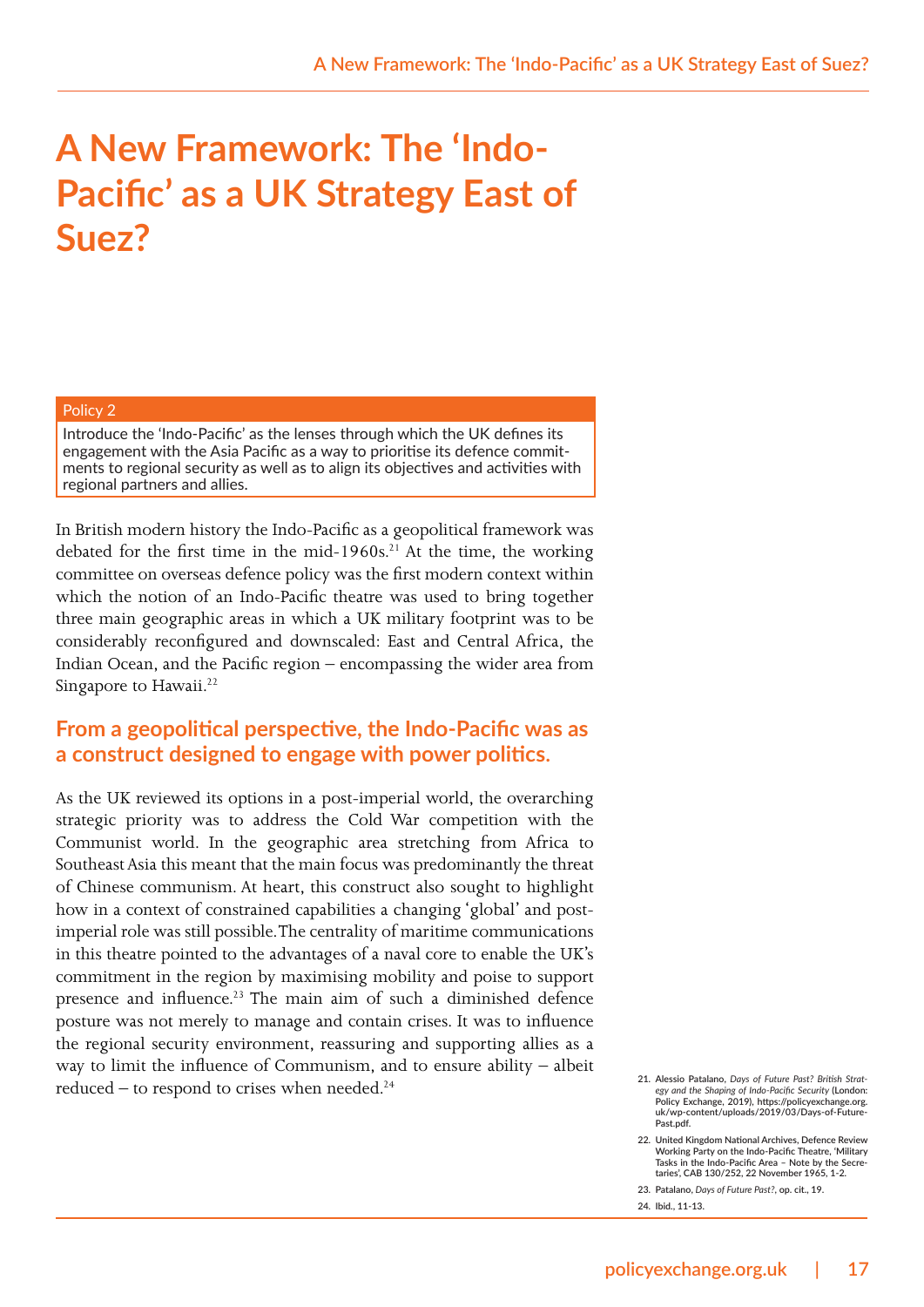### **This framework never came to inform British policy but its appeal resonates with contemporary approaches to the region.**

The UK's closest security partners in the Asia Pacific – Japan, Australia, and the United States – have all adopted an 'Indo-Pacific' framework to define their policy actions. In Australia, this construct has been in use since the early 2000s.<sup>25</sup> It should come as no surprise that he way in which the 'Indo-Pacific' is conceptualised in these three countries differs considerably; <sup>26</sup> yet, these constructs share three assumptions crucially relevant to a UK Indo-Pacific framework:

- **A. They are all maritime-centric frameworks**. Geographically, the 'Indo-Pacific' draws upon an emphasis on the maritime connectivity linking the Gulf States to the Northeast Asia, through the South and East China Seas, and the South Pacific.
- **B. They all stress the importance of the rules-based order**. In terms of values, the 'Indo-Pacific' is a geopolitical notion drawing upon the centrality of the maintenance of the current maritime legal order to its stability and prosperity.
- **C. They all emphasise the return of state on state competition at sea**. From a security perspective, the 'Indo-Pacific' is a notion that recognises the use of the sea as a space for the exercise of dominion, to assert control as much as to project power within and beyond the region's confines.

### **These assumptions are all relevant to the way the UK should approach its security role in the Asia Pacific region.**

Geopolitically, an Indo-Pacific framework defined according to the above lines plays to the strengths of the UK as a world leading maritime power and it firmly aligns its expectations and objectives for the region with its closest regional allies. These are centred on maintaining stability in the maritime commons by means of respect of rule of law to avoid the erosion of the international order essential to favour global trade and prosperity.<sup>27</sup> By the same token, this framework provides a way to prioritise security challenges and how to approach them, aligning limited resources with the ambitions of a post-Brexit 'Global Britain' by creating the conditions to work in concert with allies and partners where possible.

- **25. Rory Medcalf, 'The Indo-Pacific: What's in a Name?',**  *The American Interest***, Vol. 9, 2013:2, https://www. the-american-interest.com/2013/10/10/the-indopacific-whats-in-a-name/.**
- **26. Cf. Australian Government,** *2017 Foreign Policy White Paper* **(Canberra: Ministry of Foreign Affairs, 2017), 1, 25-27; Shinzo Abe, 'Address at the 73rd Session of the United Nations General Assembly', 25 September 2018, https://www.mofa.go.jp/fp/ unp\_a/page3e\_000926.html; Mike Pompeo, 'Remarks on America's Indo-Pacific Economic Vision' 30 July 2018, https://www.state.gov/secretary/remarks/2018/07/284722.htm.**
- **27. Admiral Sir Philip Jones, 'Keynote Speech at First Sea Lord's Sea Power Conference,** *Royal United Services Institute***, London, 15 May 2019, https://www. gov.uk/government/speeches/rusi-sea-power-conference-15-may-2019; John Bew, 'UK Strategy in Asia: Some Starting Principles',** *Policy Exchange***, 04 September 2017, https://policyexchange.org.uk/ publication/uk-strategy-in-asia-some-starting-principles/.**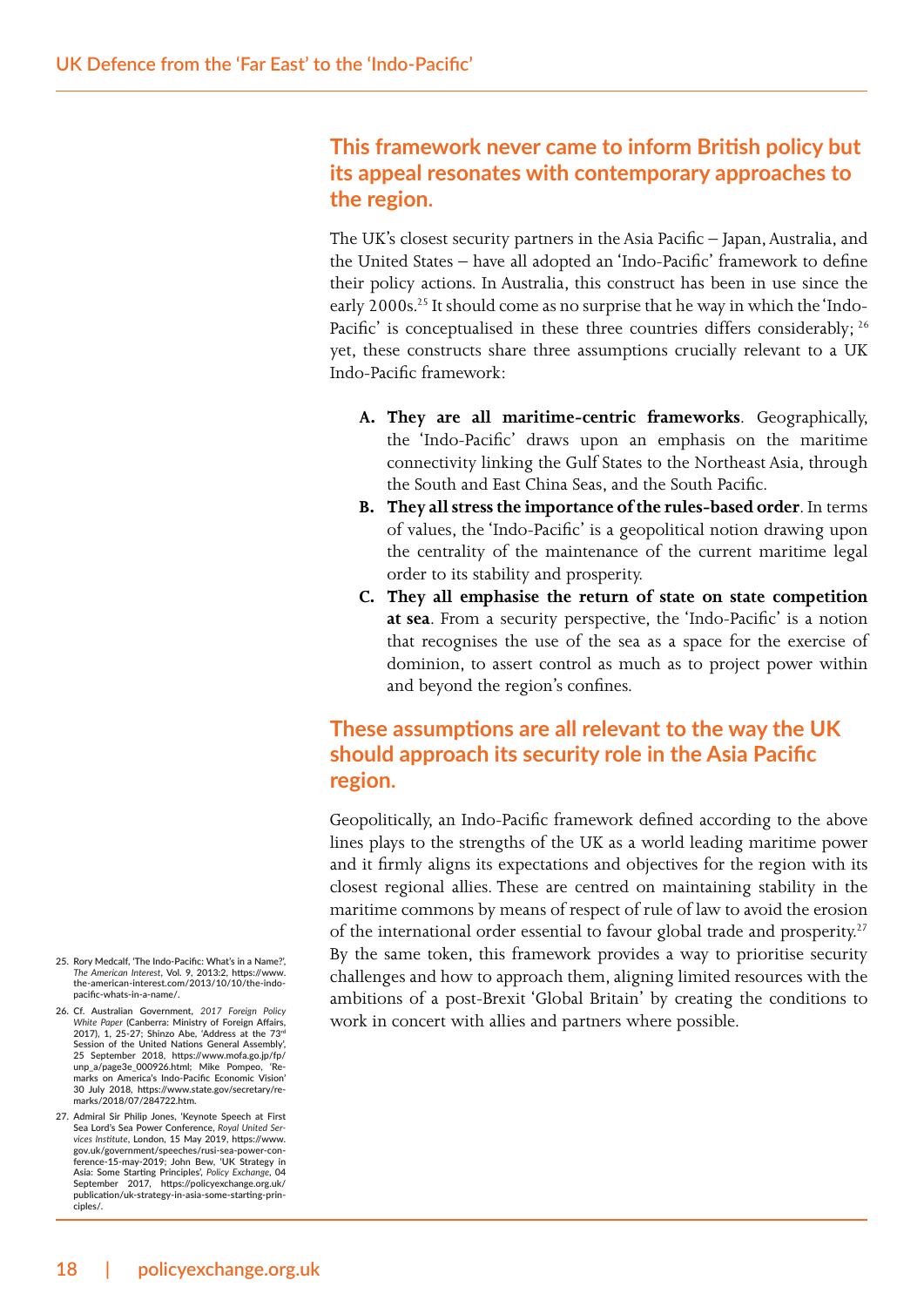# **The Security Landscape: Power Struggle and Maritime Instability in the Indo-Pacific**

### **1. The Indo-Pacific is the epicentre of this century's power struggle.**

There is little doubt that the Asia Pacific stands at the very heart of the United States' recent re-acknowledgment of the return of state-on-state competition in world affairs.<sup>28</sup> Similarly, projecting power at sea and from the sea seems central to Chinese efforts to challenge American predominance. In particular, the Chinese leadership's quest to become a maritime power is intended as a comprehensive effort to secure and exploit maritime resources as well as projecting power where national interests lie.29 The behaviour and capabilities underwriting this behaviour raise questions as to Beijing's aim to unravel the maritime order.<sup>30</sup> To put the scale of Chinese maritime transformation in context, just in naval terms, since the year 2000 China has commissioned 82 major combatants, more than four times the size of the Royal Navy's surface fleet.<sup>31</sup> In addition, the Sino-American competition, within the region, China is using maritime disputes to challenge the maritime order and redefine the regional power balance, with notable push-backs by other powers like Japan and Australia, Vietnam, the Philippines, and Indonesia.32 On a related note, Russia is seemingly 'embracing' China in the Asia Pacific to further tilt the scales of regional power balance in the latter's favour.<sup>33</sup>

#### **2. The Indo-Pacific is China's primary theatre as a revisionist power.**

Chinese military modernisation is not, however, a mere question of capabilities built-up. Beijing's authorities have built large military outposts in the South China Sea, and developed an overseas base in Djibouti. Recent news highlighted how the Chinese government may have signed a secret deal to access a naval base in Cambodia.<sup>34</sup> This move has to be reviewed in the context of the acknowledged ambition to develop a network of dual use facilities across the Indian Ocean. Notably, such facilities would include places such as Gwadar (Pakistan) and Hambantota (Sri Lanka), where the Chinese have acquired a 99-year lease of the port facilities. These actions,

- **28. The White House,** *National Security Strategy of the United States* **(Washington, DC: The White House, 2017), 2-3. Also, Department of Defense,** *Indo-Pacific Strategy Report: Preparedness, Partnerships, and Promoting a Networked Region* **(Washington, DC: DOD, 2019), 7-10.**
- **29. Academy of Military Science,** *The Science of Military Strategy* **(Beijing: Military Science Press, 2013), 209; Ryan D. Martinson, 'The 13th Five-Year Plan: A New Chapter in China's Maritime Transformation,** *China Brief***, Vol. 16, 2016:1, 14-17; Ronald O'Rourke, China Naval Modernization: Implications for U.S. Navy Capabilities – Background and Issues for Congress (Washington, DC: Congressional Research Service, 2018), 55-67.**
- **30. See Patalano, 'When Strategy is 'Hybrid' and Not 'Grey'', op. cit., 819-24, 831-33.**
- **31. James Mugg, Cristopher Cowan, 'Comparing the Navies of Russia and China',** *Real Clear Defense***, 08 May 2017, https://www.realcleardefense.com/articles/2017/05/08/comparing\_the\_navies\_of\_russia\_and\_china\_111331.html.**
- **32. Peter A. Dutton, 'Three Disputes and Three Objectives: China and the South China Sea',** *Naval War College Review***: Vol. 64: No. 4 (2011), p. 43-67.**
- **33. Artyom Lukin, 'China in Russia's Turn to the East',**  *Asia Pacific Bulletin***, No. 477, 06 May 2019, https:// www.eastwestcenter.org/system/tdf/private/ apb477\_0.pdf?file=1&type=node&id=37135.**
- **34. Jeremy Page, Gordon Lubold, and Rob Taylor, 'Deal for Naval Outpost in Cambodia Furthers China's Quest for Military Network', The Wall Street Journal, 22 July 2019, https://www.wsj.com/articles/secretdeal-for-chinese-naval-outpost-in-cambodia-raisesu-s-fears-of-beijings-ambitions-11563732482.**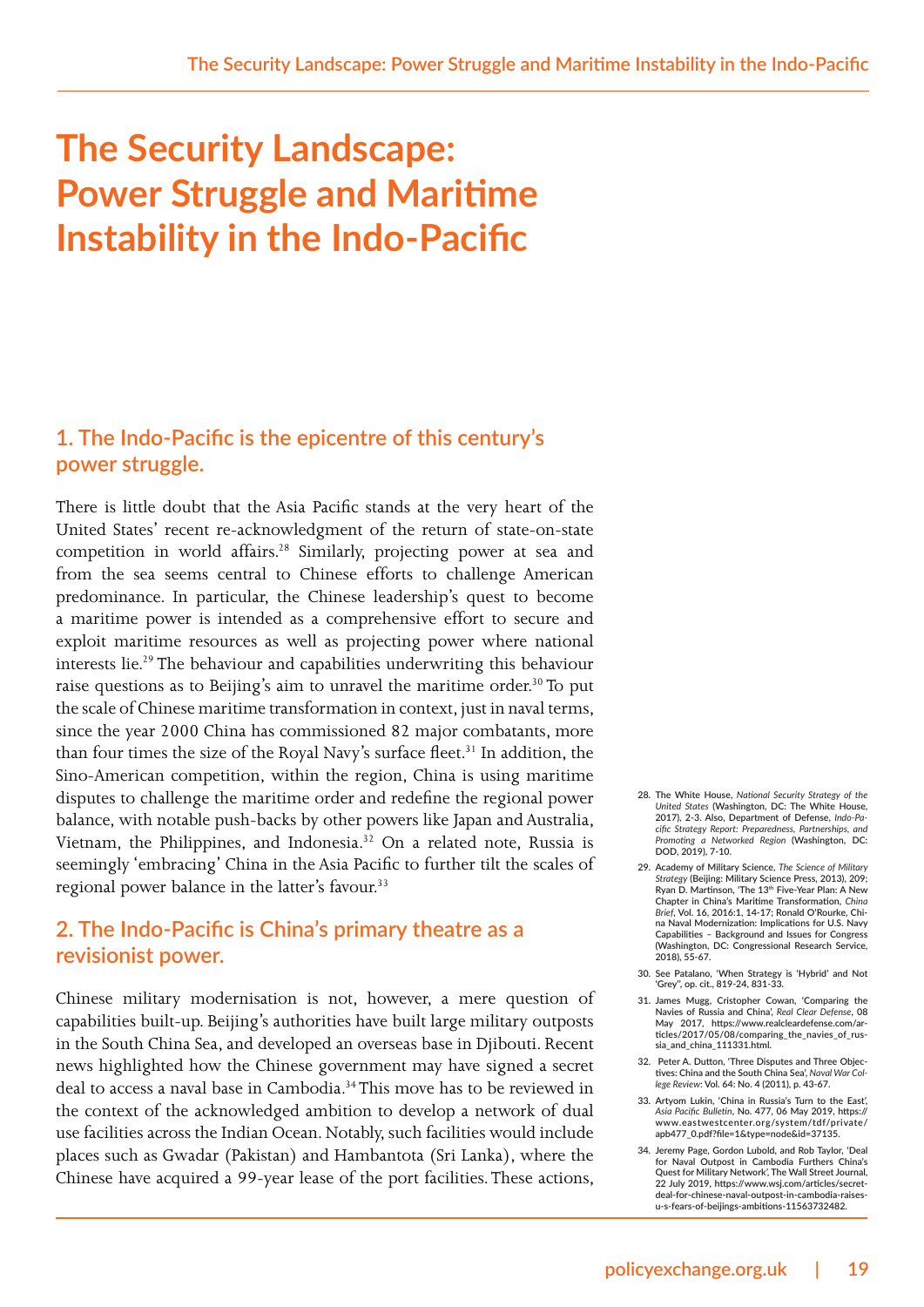taken altogether, are indicative of expanding overseas interests and of the Chinese leadership's intention to protect them.35

These investments, when combined with a review of the deployment patterns of oceanic survey vessels and the widening operational radius of nuclear-powered submarines in the Indian Ocean and Pacific theatres, would suggest an awareness of the needs to translate ambitions into reality.36 Projecting power and influence to protect Chinese interests from Africa to the South Pacific seems to be on the Chinese government's agenda. Within this context, the behaviour of China's three sea forces (the navy, the coast guard, and the maritime militia) in the South and East China Seas link coercive activities to advance outstanding claims to such wider strategic ambitions to exert control over larger swaths of the region.<sup>37</sup> Russian military – and especially maritime activities in the region are also contributing to the Chinese revisionist agenda.<sup>38</sup>

#### **1: China's Forward Stationing and Military Bases Network** China's Forward Stationing and Military Bases Network



- **35. Ryan D. Martinson, Peter A. Dutton, 'China's Distant-Ocean Survey Activities: Implications for U.S. National Security',** *China Maritime Report***, 2018:3, especially 9-10, 12, https://dnnlgwick. blob.core.windows.net/portals/0/NWCDepartments/China%20Maritime%20Studies%20 Institute/China%20Maritime%20Report%20 %233\_NOV%202018.pdf?sr=b&si=DNNFileManagerPolicy&sig=%2Fuy2RAjBuIGTqqfUw%2BJ%2B-** $\overline{\text{cPviM2cPLVTsqcXimocOjsw%3D}};$ **'Chinese Nuclear Subs in the Indian Ocean', The Diplomat, 12 April 2015.**
- **36. Alessio Patalano, 'When Strategy is 'Hybrid' and Not 'Grey': Reviewing Chinese Military and Constabulary Coercion at Sea',** *The Pacific Review***, Vol. 31, 2018:6, 811-839.**
- **37. James D. Brown, 'China-Russia Naval Cooperation in East Asia: Implications for Japan',** *National Bureau of Research***, 26 March 2019, https://www. nbr.org/publication/china-russia-naval-cooperation-in-east-asia-implications-for-japan/.**
- **38. Nan Tian, Aude Fleurant, Alexandra Kuimova, Pieter D. Wezeman, and Siemon T. Wezeman, 'Trends in World Military Expenditure, 2018',** *SIPRI Fact Sheet* **(Stockholm: April 2019), https://www.sipri.org/sites/ default/files/2019-04/fs\_1904\_milex\_2018\_0.pdf.**
- **39. 'Asia Defence Spending to Overtake Europe',** *Financial Times***, 07 March 2012.**

## **3. The Indo-Pacific is where state actors are redefining military spending.**

The Asian military rise extends well beyond China. The most recent data on world's defence expenditure released by SIPRI leave no doubt as to the growing international prominence of the broader region. In a context in which global expenditure in 2018 has risen some 2.6% from the previous year, Asia and Oceania accounted for 28% of the total. Western Europe as a whole accounted for just 20% of the world's total spending.<sup>39</sup> Data confirmed a widening gap between Asia and Europe that was first detected by the International Institute for Strategic Studies (IISS) in 2012.<sup>40</sup> It is no surprise that China is now the world's second defence spender. Yet, India, Japan, and the ROK firmly stand within the top ten – and plans to further expand their military capabilities from the procurement of additional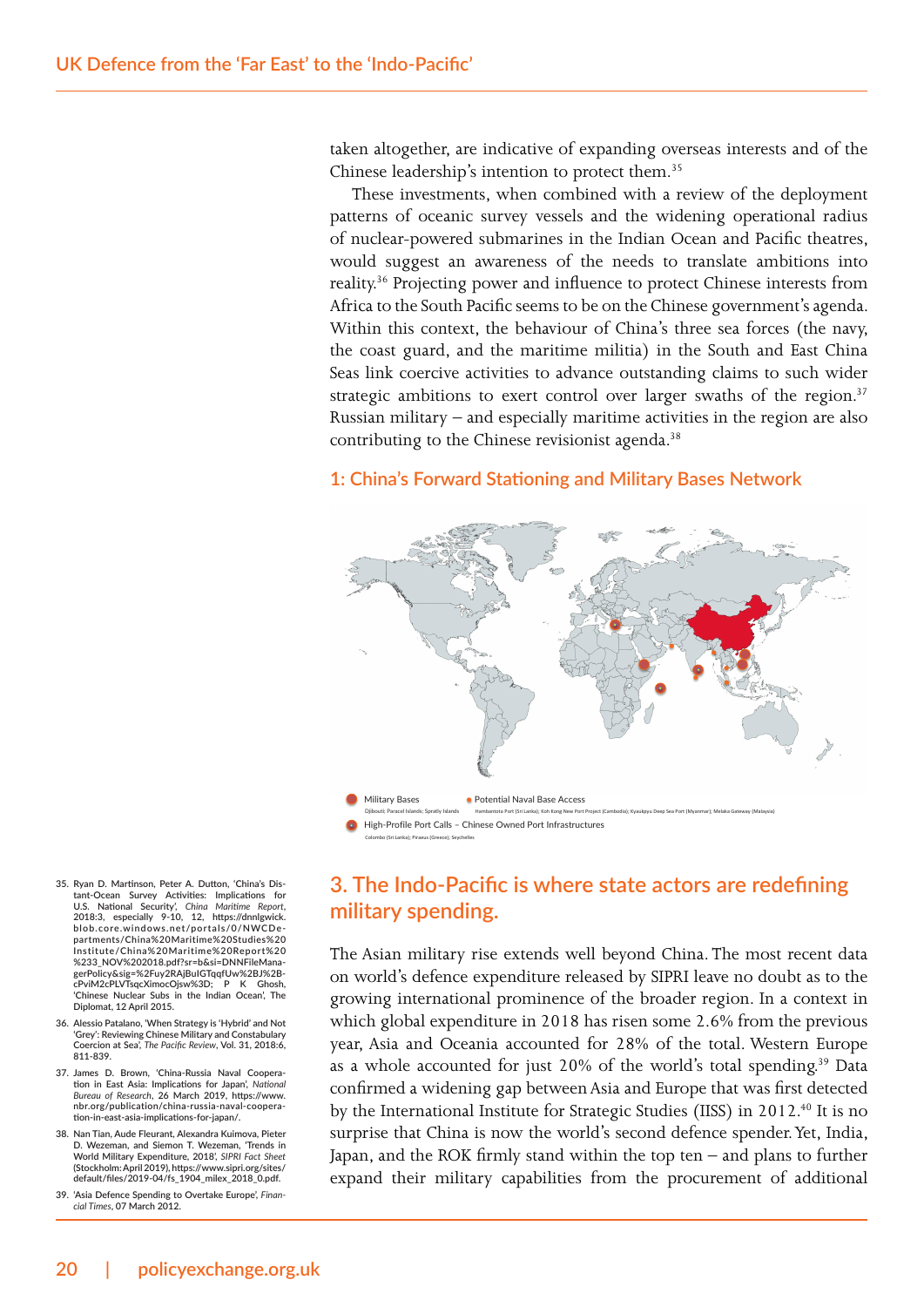advanced maritime combat systems to the development of new space and cyber capabilities. To put the sheer scale of the military transformation in the Asia Pacific in perspective, SIPRI reports that in 1988 the same region accounted only for 9.0% of the world's total.<sup>41</sup>

#### **4. The Indo-Pacific is a risk-prone maritime space.**

Beyond matters of power struggle and revisionist behaviour, equally significant factors in regional security are non-state sources of instability. Indeed, as the relatively constricted maritime areas of the region remain central to connectivity and human development across the Indo-Pacific, so are the risks of instability. Indeed, the Indo-Pacific accounts today for more than half of the increased frequency in disasters worldwide whilst a staggering 88% of people affected by all disasters reside regionally. Coastal area urban concentration has been a major factor in amplifying disasters' effects.<sup>42</sup> Another source of instability concerns the safety of shipping. South China, Indochina, Indonesia and the Philippines are still regarded as a maritime security global hotspot.<sup>43</sup> The impact of both issues on regional political and economic stability is unlikely to change given the combined effects of climate change, the intensity of maritime traffic, and trends in urbanisation. These factors of instability contribute to a lack of 'predictability' and complicate risk mitigation. In turn, the challenge to mitigate risks to stability undermine the development of prosperity.<sup>44</sup> From a UK perspective, this is a particularly important point, provided that Commonwealth countries in the South Pacific are among those who are more likely to be affected by such risks.

### **5. The Indo-Pacific is where Asian powers are redefining their international outlook.**

Within this broader context, states' spending on enhanced maritime capabilities signal greater confidence in using military might to advance their profiles as responsible stakeholders. Major Asian military powers are actively working to manage international security and advance their status and influence. The decade-long Japanese and Chinese contributions to counter the plague of piracy off the Horn of Africa are well-documented examples of Asian state actors joining the international community with a sustained military presence to provide stability in areas in the Western Indian Ocean crucial to their national interests.<sup>45</sup> Throughout this decade, the Japanese operational effort has led to enhanced ties with the EU and NATO, as well as the to the Japanese volunteering to take rotational command of Combined Task Force (CTF) 151.<sup>46</sup> On the other hand, China has deployed some 32 task forces and 26,000 personnel to Djibouti that have been employed in support of nationals overseas in crisis in Libya (2011) and Yemen (2015), as well as on diplomatic missions and military exercises from the Mediterranean to the Baltic Seas.<sup>47</sup> Other actors like India and Australia have also used similar opportunities to promote capacity building and multilateral cooperation.

- **40. Tian and All, 'Trends in World Military Expenditure, 2018', op. cit..**
- **41. Alessio Patalano, 'Beyond the Gunboats: Rethinking Naval Diplomacy and Humanitarian Assistance Disaster Relief in East Asia',** *RUSI Journal***, Vol. 160, 2015:2, 34.**
- **42. Allianz,** *Safety and Shipping Review 2019* **(Alliance Global Corporate & Speciality, 2019), 4, 8-9, 16, 32, 46.**
- **43. Ambassador Koji Tsuruoka, 'Opening Remarks', in**  *The Indo-Pacific Initiative: Opportunities for European and UK Engagement* **(London, RUSI: 08 February 2019), https://rusi.org/conference/indo-pacific-initiative-opportunities-european-and-uk-engagement.**
- **44. Alessio Patalano, 'Natural Partners in Challenging**  Waters? Japan-NATO Cooperation in a Ch **ing Maritime Environment',** *RUSI Journal***, Vol. 161, 2016:3, 42-51; Andrew S. Erickson and Austin M. Strange (eds.),** *Six Years at Sea… and Counting: Gulf of Aden Anti-Piracy and China's Maritime Commons Presence* **(Washington, DC: The Jamestown Foundation, 2015).**
- **45. Patalano, 'Natural Partners in Challenging Waters?', op. cit., 45-46. Also, Japan Ministry of Defence (JMoD), 'Dispatch of the Defence Attaché to the Embassy of Japan as a Liaison Officer to NATO Allied Maritime Command (MARCOM), 07 June 2019, https://www.mod.go.jp/e/press/release/2019/0607a.html.**
- **46. SIPRI, 'The Foreign Military Presence in the Horn of Africa Region',** *SIPRI Background Paper***, Stockholm, April 2019, https://sipri.org/sites/default/ files/2019-04/sipribp1904.pdf, 3-5; Andrew Higgins, 'China and Russia Hold First Joint Naval Drill in the Baltic Sea',** *New York Times***, 25 July 2017.**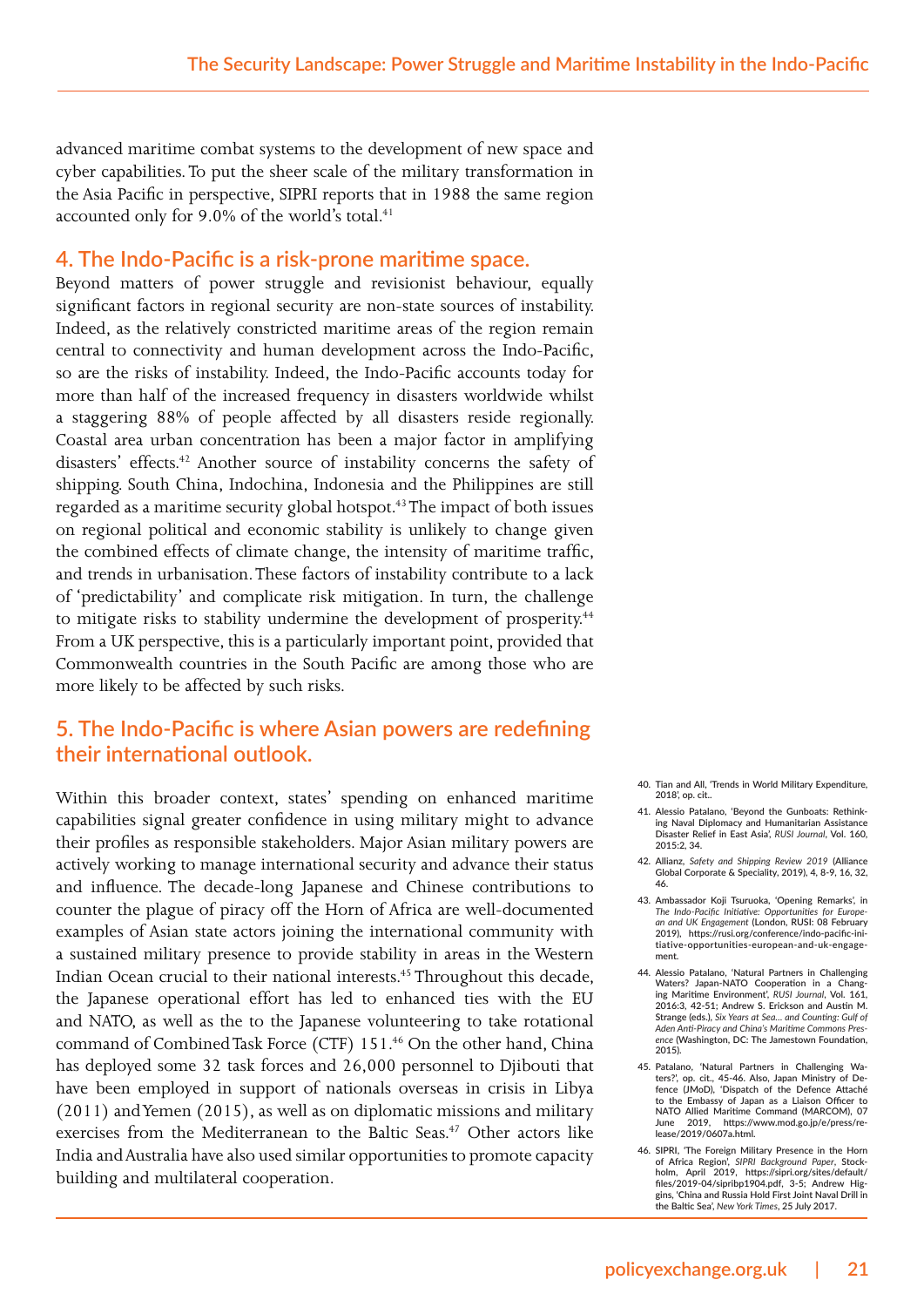In light of this complex security environment, and of the recent calls for Global Britain to be a policy of action showcasing the UK's role as a 'shaper' of international affairs and security, this study makes the following two additional headline recommendations for the three objectives of a UK Indo-Pacific framework:

- **Shaping maritime stability**. The UK should take a leading role in enhancing the resilience of coastal states' maritime security infrastructures and in assisting them to build capacity to mitigate the risks of disasters as well as the ability to address challenges to law-enforcement. The whole-of-government approach developed by Japan with its Free and Open Indo-Pacific Initiative represents a relevant template for a UK approach. Continuous engagement is needed to develop a predictably stable environment which, in turn, favours prosperity.
- **• Promoting multilateral maritime security**. The UK should continue to explore ways to integrate and coordinate its activities with regional powers like Japan and Australia – and with the United States – to counter revisionist challenges to the maritime order and UNCLOS especially in the key theatres of the East and South China Seas. In the Indo-Pacific, France – another close UK defence partner – has now come to formally support multilateral action (both in terms of forums of discussion and military and constabulary cooperation) to this end.<sup>48</sup>

**<sup>47.</sup> France Ministry of Defence,** *France and Security in the Indo-Pacific* **(Paris: France MoD, 2019), https://www. defense.gouv.fr/english/dgris/international-action/ regional-issues/france-unveils-its-defence-policyin-the-indo-pacific.**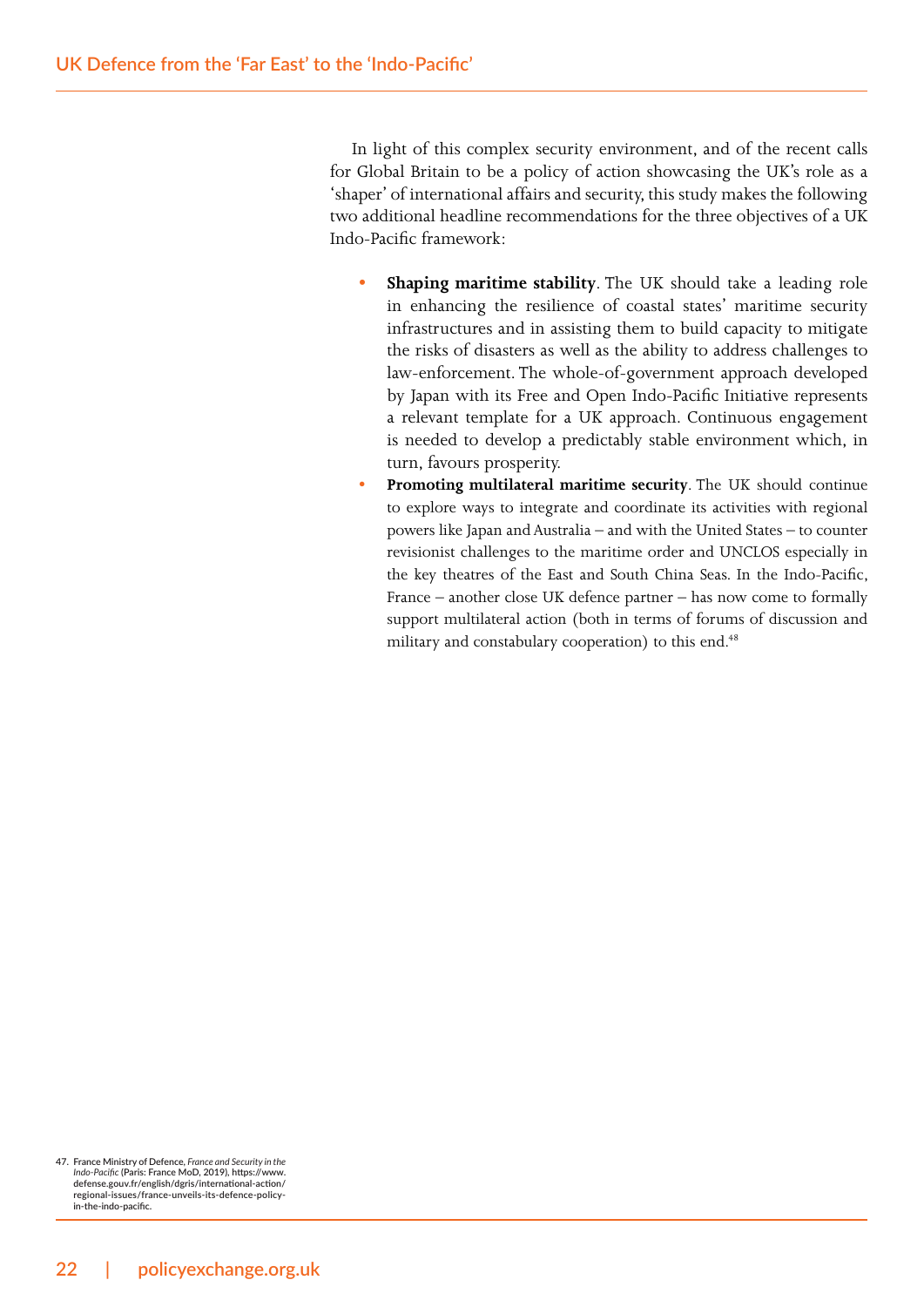## **A New Posture: The UK Indo-Pacific Station**

#### Policy 3

Introduce a new Indo-Pacific Station based on a permanent forward deployed amphibious capability in Australia. The Indo-Pacific Station would be the point of coordination of the UK military strategic presence from the Arabian Gulf to the Sea of Japan, with in-theatre defence support units in Duqm, Singapore, and Japan.

Provided the increased significance of the Indo-Pacific to the UK is well recognised, this report assumes that adequate budget will be needed for a relevant defence posture to be implemented. Whilst discussions about budgetary requirements are beyond the scope of this report, this section focuses on providing the raw intellectual materials to maximise the effect of a relevant posture whilst minimising costs. With this aim in mind, the report draws upon considerations on the maritime nature of the region, to articulate the UK core strategic interests around the three core factors.

#### **Meeting existing treaty commitments and obligations.**

The first set of interests unfolds predominantly from the UK's role as a member of the UN Security Council (UNSC), as part of the Five Powers Defence Arrangements (FPDA), and in relation to the Five Eyes (FVEY) arrangement. The UK is part of the UN Command overseeing the Korean War armistice and is involved in implementing sanctions against North Korea. The armistice implies no automatic commitment of UK forces in hostilities on the Korean peninsula. There is nonetheless international expectation for the UK to be involved in meeting such a challenge.<sup>49</sup> Similarly, the FPDA and FVEY do not automatically commit UK forces to regional crises but they inevitably come with an expectation of continuous security engagement.<sup>50</sup>

### **Supporting regional allies and strengthening Anglo-American relations.**

It is in the strategic interest of the UK to support partners and allies, notably Australia, Japan, New Zealand, and the ROK, as well as to maintain defence ties with Commonwealth countries. These actors nurture a reasonable expectation for the UK to contribute to managing security in the Indo-Pacific for historical reasons and as a result of the UK's international standing and ambitions.51 Such expectations are also implicit in the significant defence

**50. Alessio Patalano,** *Days of Future Past?* **Op cit, 11-12.**

**<sup>48.</sup> Louisa Brooke-Holland, 'UK Defence Obligations to South Korea',** *Briefing Paper* **(London: House of Commons, 05 October 2017).**

**<sup>49.</sup> Notably, the FPDA requires immediate consultation among the members in case of threat or armed attack to them. Tim Huxley, 'Developing the Five Power Defence Arrangements',** *IISS Analysis***, 01 June 2017, https://www.iiss.org/blogs/analysis/2017/06/fpda.**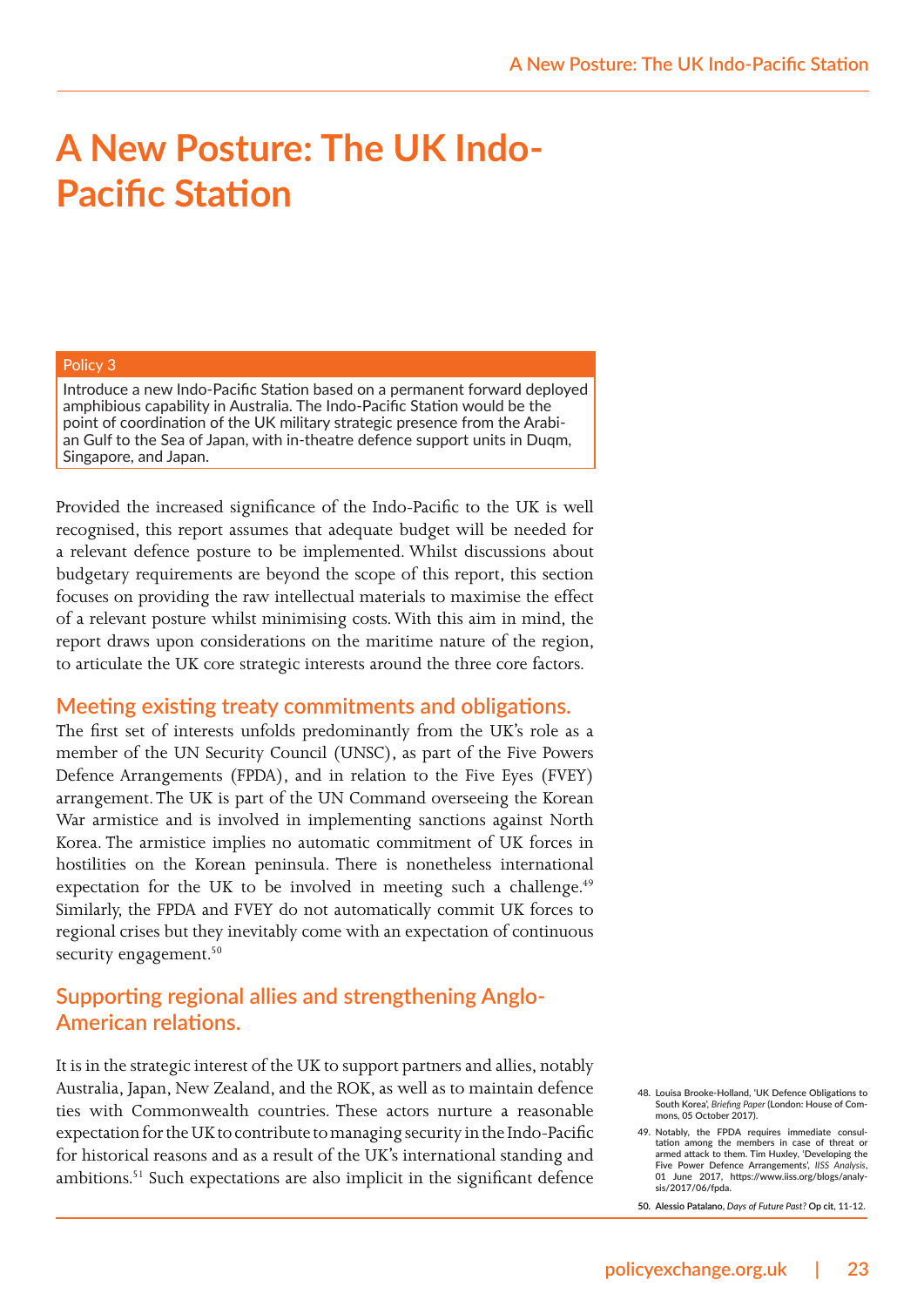investment in British designs for future maritime capabilities, notably in Australia, and in the growing industrial partnerships explored with close partners like Japan. In turn, this network of partnerships is a potentially significant asset to maximise influence. In particular, given US interests in the Indo-Pacific, a sustainable and regular UK defence role within an Indo-Pacific framework would likely enhance British relevance and leadership in trans-Atlantic relations<sup>52</sup>

#### **Sustaining the existing maritime order to favour economic prosperity and political stability.**

As an export –oriented economy, a party to UNCLOS, and a major stakeholder in the existing rules-based maritime order, the UK has a fundamental interest in preserving the international maritime order. In particular, the UK has a strategic interest in the respect for freedom of navigation and over-flight and of the rule of law in managing maritime and territorial disputes. Actions that undermine these principles destabilise the maritime order by setting problematic precedents applicable elsewhere, from the Baltic Sea to the South Atlantic, from Africa to South America and Asia. This risk should not be underestimated provided that some 57% of all maritime boundaries remain 'unresolved'.53 For the UK, it is important to maintain a strong role in protecting the maritime order, especially as some of its behaviour has been under international scrutiny.54 The undermining of the maritime order has also potentially significant consequences in terms of working against risk mitigation and therefore, undermining the creation of sustainable prosperity.

#### **Upon this basis the UK should aim to be a normative Indo-Pacific power.**

Against these strategic interests, and in light of increasing pressure on regional actors in the Indo-Pacific to 'pick a side' in the competition between the United States and China, the UK can play a stabilizing role by supporting allies, reassuring and empowering partners, and signaling and deterring competitors. Such a role should aim at 'shaping' regional security by regularly supporting good order at sea and crisis prevention, by promoting capacity building, and  $-$  if required, contribute to disaster and crisis response. The UK role in the Indo-Pacific should be centred on, but not limited to, a maritime posture that is scalable, robust enough, and capable of multilateral integration to deliver effects across the constabulary, diplomatic, and military spectrum.

**<sup>51.</sup> This was certainly the case before the UK's withdrawal from 'East of Suez', and a significant factor informing the policy reviews of the mid-1960s.**

**<sup>52.</sup> Centre for Enegergy, Petroleoum and Mineral Law Policy,** *Dundee Ocean and Lake Frontiers Institute and Neutrals (DOLFIN) Project***, https://www.dundee. ac.uk/cepmlp/research/projects/details/dundeeocean-and-lake-frontiers-institute-and-neutralsdolfin.php.**

**<sup>53.</sup> 'Chagos Islands Dispute: UN Backs End to UK Control', BBC News, 22 May 2019, https://www.bbc. co.uk/news/uk-48371388.**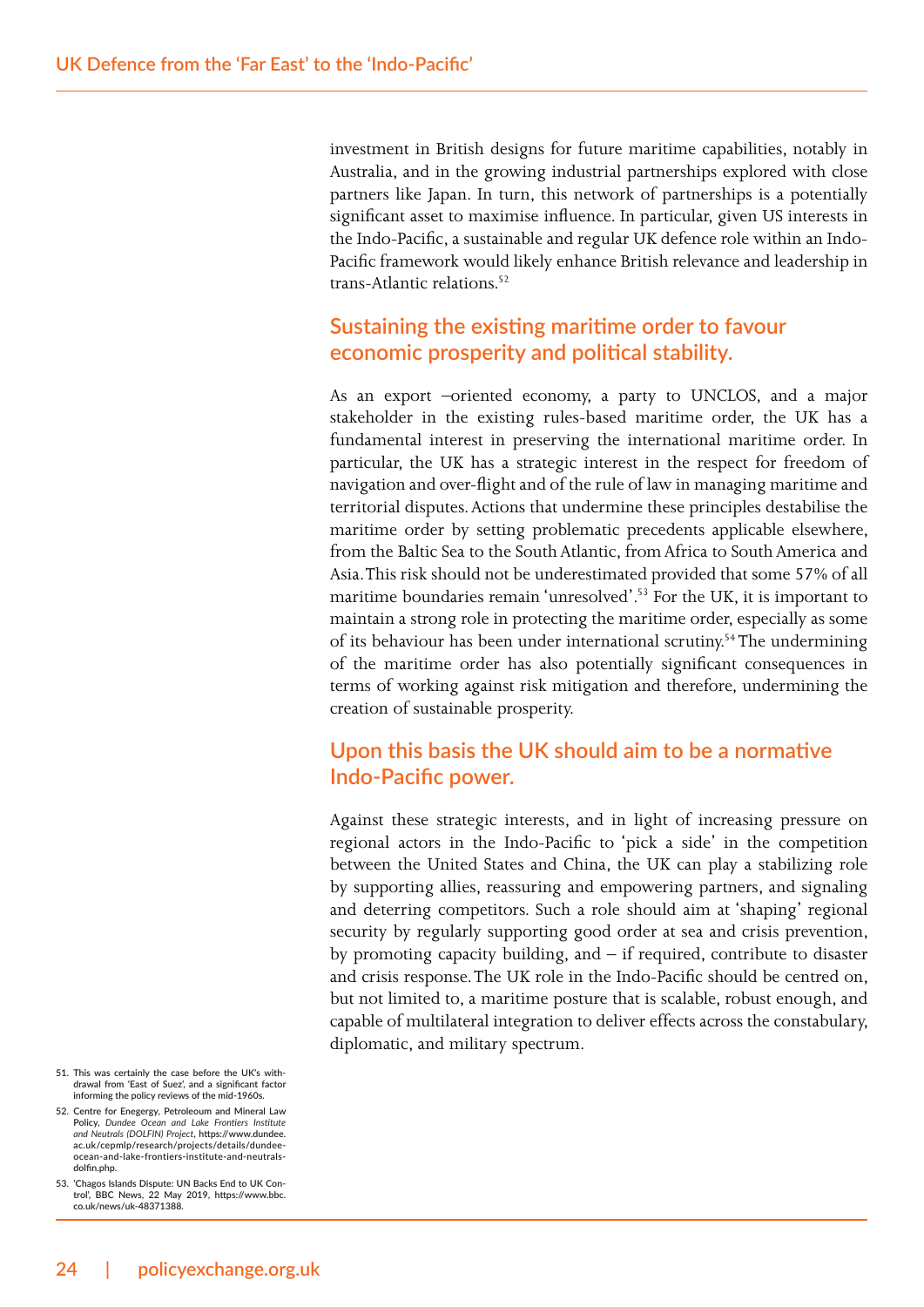### **The UK has a unique advantage in promoting multilateralism without containment.**

Actors like the United States have supported the Quadrilateral Security Dialogue (QSD). However the QSD is only one tool available to support a UK Indo-Pacific strategy and it remains in its infancy because of perceptions of 'containment' it engenders – especially in India – visà-vis China.55 The UK has showed relevant interest in this format, but it should remain focused on developing its existing wide portfolio of defence arrangements. In this context, the 'trilateral' cooperation with Japan and United States has been a very effective way to generate focused action with clear deliverables on maritime stability.<sup>56</sup> This is an example of how to maximise the impact and influence of UK defence engagement by means of enhanced multinational interoperability.

### **The current UK defence investment in its Indo-Pacific posture is inadequate.**

The current deployment schedule of major surface combatants in the East and South China Seas have done much to address prior absence (a five-year hiatus) by showcasing the UK's support to regional maritime order and allies alike.57 These deployments have been major capabilities extending their operational reach. This has put the Royal Navy to test in terms of sustaining overseas commitments for prolonged periods of time in one of world's largest maritime theatres. These deployments have similarly put to test the scalability of British military power in that part of the world.

## **A UK forward stationing of forces in the region could be a sustainable option.**

The opportunity provided by the recent award of a major contract for the development of the Australian future frigate may offer an alternative and more sustainable option. As the two countries explore how to jointly develop doctrines and capabilities to optimise future assets' performance, new defence industry requirements to support more regular interaction are likely to emerge. Within this context, the needed logistical support for UK maritime assets in Australia may create favourable conditions for an affordable long-term basing option. Such an option – built on the basis of an industrial commitment - would offset the considerable costs of setting up an overseas base, and contribute to manage its expenses.<sup>58</sup> A permanent forward base in Australia would considerably enhance the UK profile in the region from an operational perspective, as the American experience would strongly suggest.<sup>59</sup> In fact, as a recent official American report highlighted, the availability of permanent forward deployed forces creates political opportunities that may lead to difficulties in striking a balance between operational and training and support requirements.<sup>60</sup>

Recent experience has been invaluable to both reassert the potential

- **54. Kiran Stacey, Jamie Smyth, 'Diplomatic Initiative Revived to Counter China's Growing Influence', Financial Times, 14 November 2017, https://www. ft.com/content/5355ee2a-c869-11e7-ab18-7a9fb-7d6163e.**
- **55. British Embassy Tokyo, 'HMS Montrose Joined Trilateral Exercises with Japan and US', 18 March 2019, https://www.gov.uk/government/news/hms-montrose-joined-trilateral-exercises-with-japan-and-us.**
- **56. Admiral Sir Philip Jones, First Sea Lord, 'Speech at DSEI Maritime Conference 2017', 11 September 2017, https://www.gov.uk/government/speeches/ dsei-maritime-conference-2017.**
- **57. Department of Defense, Base Structure Report Fiscal Year 2018 Baseline, available at https://www. acq.osd.mil/eie/Downloads/BSI/Base%20Structure%20Report%20FY18.pdf; Yuka Koshino, 'Q&A: How Much Do U.S. Military Bases in Japan and Korea Cost?',** *Wall Street Journal***, 28 April 2016.**
- **58. Michael J. Lostumbo at Al.,** *Overseas Basing of U.S. Military Forces: An Assessment of Relative Costs and Strategic Benefits* **(Santa Monica, CA: RAND, 2013).**
- **59. Government Accountability Office,** *Navy Readiness – Action Needed to Address Persistent Maintenance, Training, and Other Challenges Affecting the Fleet*  **(Washington, DC: GAO, 2017).**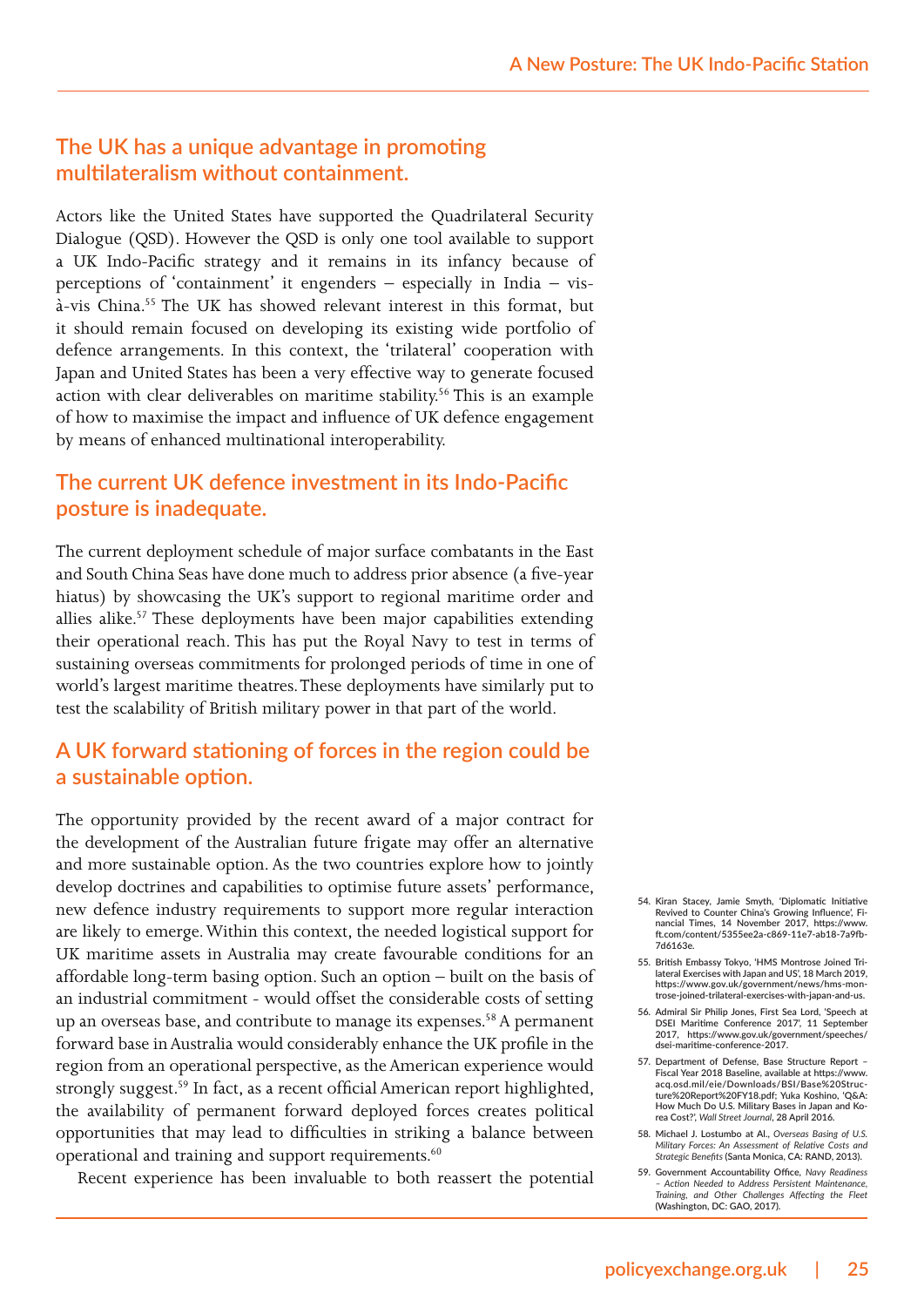of British military influence in the Indo-Pacific, as well as to highlight the limits of a defence posture that is inadequately funded. For the UK to develop a defence posture that is relevant to its international standing and commitments, and adequate to its aspirations in a post-Brexit context, funding for the defence department will have to be reconsidered. In this spirit, the report makes six cost-effective recommendations – with individual components already in place – on how to harmonise ambitious objectives, containing costs, and maximise capabilities:

- **• Establish an Indo-Pacific station**. For the UK to maximise its role in shaping regional stability and security, it needs to upgrade its status to resident power. This would be possible with a permanent forward stationed force based in Australia. Given Australia's position in the Indo-Pacific context, a base on the country's west coast would offer a costeffective and strategically relevant option. Such an option would be feasible if linked to an agenda aimed at working closely with allies. In particular, the British and Australian navies are already on a pathway to develop close maritime integration especially as Australia has signed up to re-introduce British built capabilities (Type 26 frigate) at the heart of its future fleet.<sup>61</sup> From an Australian perspective, as Defence Minister the Hon Linda Reynolds recentyl pointed out, authorities in Canberra not only welcome a UK's enhanced profile in the Indo-Pacific. They are also keen to facilitate it.<sup>62</sup>
- **• Permanently Forward Deploy an Assault/Amphibious Vessel**. Expeditionary capabilities such as the current Bay-class landing ships (preferably manned by Royal Navy personnel), and indeed vessels like *HMS Albion*, possess poise and flexibility, visibility and affordability. They are ideally suited to support robust military actions in case of contestation of excessive maritime claims as well as other critical shaping security functions – from capacity building to humanitarian assistance, disaster relief, and support to national overseas. They are a the 'Swiss Army knife' of British military capability edge. In a region that is prone to man-made and natural disaster, a force capable of being at the forefront of this array of security challenges would be performing deterrence and relationship building functions at the same time.<sup>63</sup> This capability would be the centerpiece of a posture that is flexible, scalable, and sustainable. Former Defence Secretary Gavin Williamson's idea to deploy one future 'Littoral Strike Ship' in the Indo-Pacific is particularly relevant in this regard.
- **• Develop a network of bases to maximise presence and operations**. In the Indo-Pacific, Duqm in Oman, Singapore in Southeast Asia, and Yokosuka in Japan, are potentially ideal places to support and complement a permanent presence in Australia from the Western Indian Ocean to the Sea of Japan. Singapore already disposes of a defence support unit, and Duqm is part of an evolving UK-Oman defence relationship. By a similar token,
- **60. Nigel Pittaway, 'Australia Officially Announc-es \$26B Frigate Contract. Here are the Build Details',** *Defence News***, 29 June 2018, https:// www.defensenews.com/naval/2018/06/29/ australia-officially-announces-26b-frigate-contract-here-are-the-build-details/.**
- **61. Senator the Hon Linda Reynolds, 'Reshaping the Australia-United Kingdom Partnership in the New Strategic Environment', International Institute for Strategic Studies, 08 July 2019.**
- **62. Alessio Patalano, 'Beyond the Gunboats: Rethinking Naval Diplomacy and Humanitarian Assistance Disaster Relief in East Asia',** *RUSI Journal***, Vol. 160, 2015:2, 32-39.**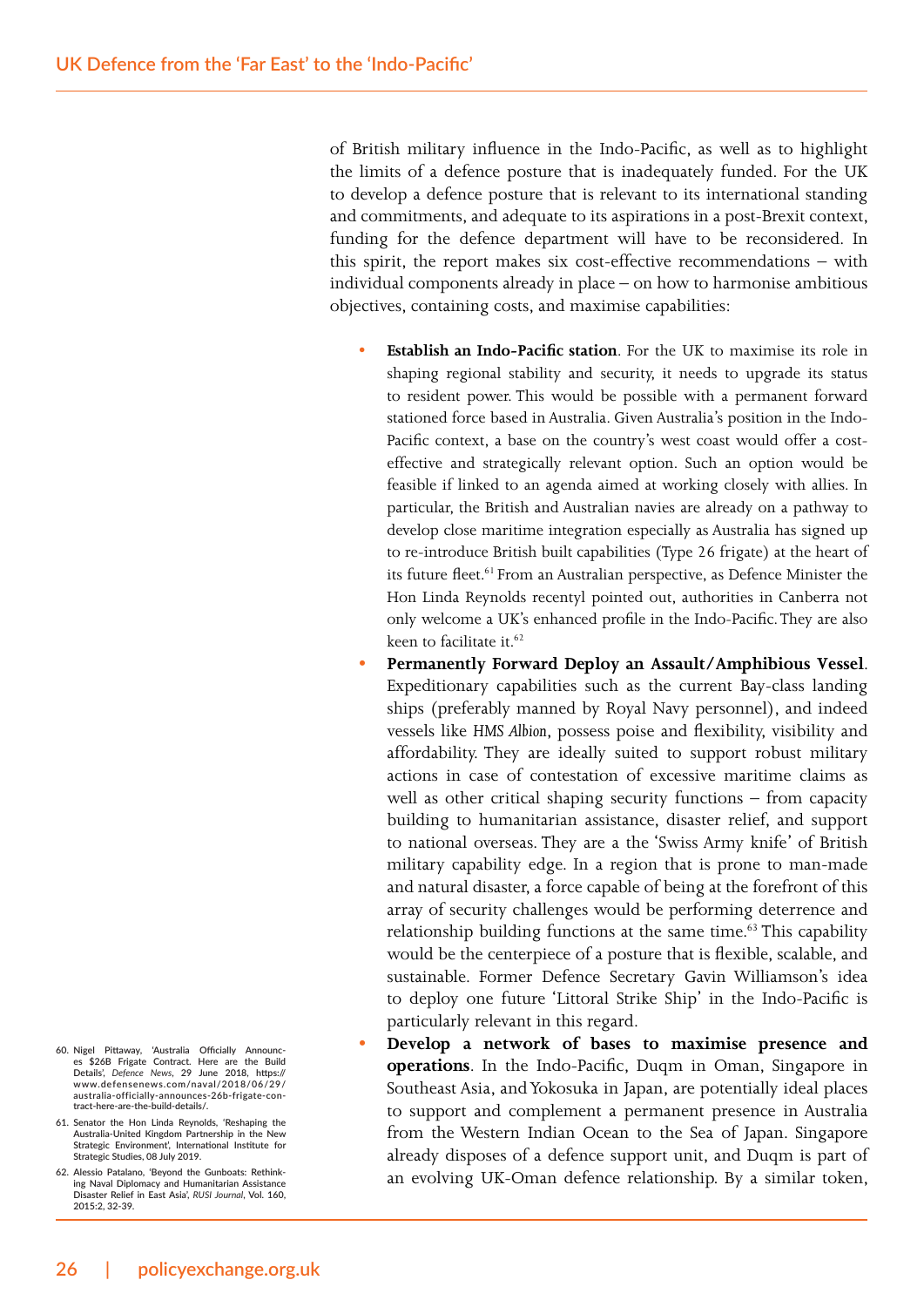the UK and Japan have considerably upgraded their ties, both bilaterally and trilaterally with the United States.<sup>64</sup> In this regard, the UK and Japan have been particularly effective in enhancing maritime and expeditionary cooperation as the unprecedented levels of joint exercises as well as the activities conducted under UNSC resolutions on sanctions vis-à-vis North Korea attest. Base access agreements would further normalise the UK presence across the wider region.

- **• Enhance picture-building capacity**. Maritime domain awareness is key to operating successfully in the Indo-Pacific. The UK should leverage its existing multilateral and bilateral agreements, drawing upon a mix of national efforts and information sharing with allies to enhance its intelligence capabilities. The establishment of a liaison officer in Japan to both  $7<sup>th</sup>$  Fleet and the Japanese navy is an example of one way this objective, as much as the allocation of a liaison officer to the Information Fusion Centre hosted by the Republic of Singapore Navy.
- **• Pursue regional interoperability and integration**. For the UK to maximise the impact of its capabilities on regional security, closer integration with key partners, Australia and Japan, in addition to the United States is essential. Doctrinal and capabilities integration should be regarded as a step above interoperability, in that it would entail capabilities from different military partners working together to perform specific missions. This should be achieved through exercises and enhanced, targeted mil-mil relations. Current attempts by the British and Australian navies to develop future ASW doctrines tougher represent a step in the right direction. Other natural avenues to explore would consist the development of joint battle groups, expeditionary task forces, as well as escort task forces. The focus should be on working together with key regional allies, notably Australia, Japan, and New Zealand.
- **• Maintain regular rotational forward deployments**. A UK permanent presence should not be intended as a dismissal of the important role of additional rotational forces deployed to the region. This remains the largest maritime theatre in the world, and one with considerable regional capabilities. Additional forces deployed on the basis of the format and principles currently explored with *HMS Montrose* suggest seem a reasonable and sustainable option. Further consideration to the deployment of smaller vessels, like the hydro-graphic vessels, and offshore patrol vessels (OPV) currently developed by the Royal Navy could also represent invaluable assets in a constabulary and diplomatic canvas of missions.

**63. 'Royal Navy Joins US, Japan for Inaugural Trilateral Asia-Pacific Exercise',** *Naval Today***, 21 December 2018, https://navaltoday.com/2018/12/21/ royal-navy-joins-us-japan-for-inaugural-trilateral-asia-pacific-exercise/.**